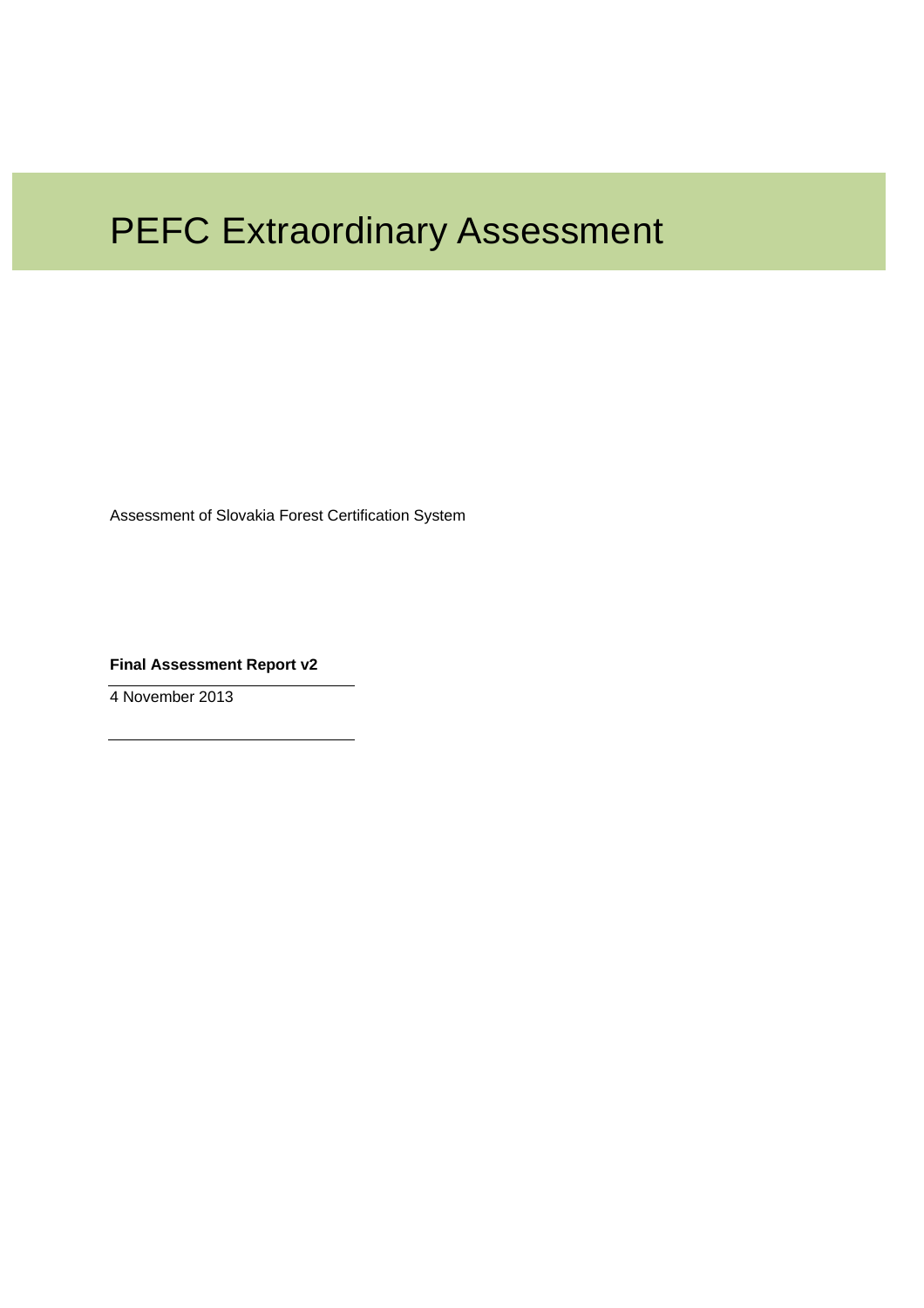| <b>Client</b><br><b>Applicant Scheme</b> | <b>PEFC Council</b><br><b>World Trade Center 1</b><br>10 Route de l'Aéroport<br>1215 Genève 15<br>Switzerland<br>$P$ +41 22 799 45 40<br>$P$ +41 22 799 45 50<br>info@pefc.org<br>www.pefc.org<br>Secretary General:<br>Mr. Ben Gunneberg<br>Technical Unit:<br>Dr. Michael Berger<br>Slovakia Forest Certification System, SFCS |
|------------------------------------------|----------------------------------------------------------------------------------------------------------------------------------------------------------------------------------------------------------------------------------------------------------------------------------------------------------------------------------|
|                                          |                                                                                                                                                                                                                                                                                                                                  |
| <b>Assessor</b>                          | Hanna Nikinmaa                                                                                                                                                                                                                                                                                                                   |
|                                          | hanna.nikinmaa@indufor.fi                                                                                                                                                                                                                                                                                                        |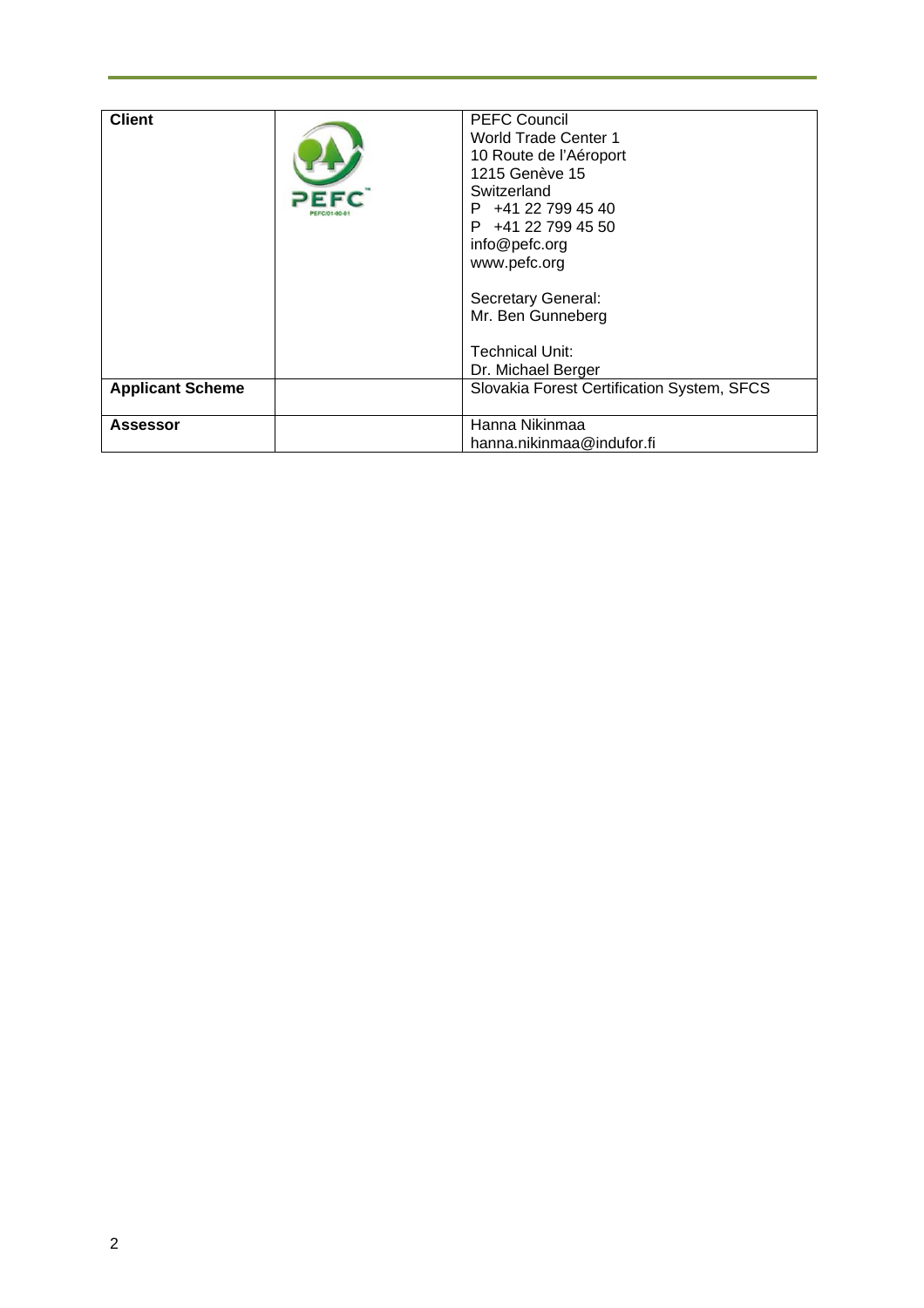**Content** 

| <b>CONTENT</b>                                                                  | 3                       |
|---------------------------------------------------------------------------------|-------------------------|
| <b>LIST OF ABBREVIATIONS</b>                                                    | $\boldsymbol{4}$        |
| <b>INTRODUCTION</b><br>1                                                        | 5                       |
| 1.1 Short description of the system                                             | 5                       |
| 1.2 Timeline of the assessment                                                  | 5                       |
| 1.3 Documentation                                                               | 5                       |
| <b>1.4 Further Sources</b>                                                      | 6                       |
| 1.5 Assessors                                                                   | 6                       |
| <b>2 COMPLIANCE STATEMENT</b>                                                   | 7                       |
| 2.1 General                                                                     | $\overline{ }$          |
| 2.2 Standard Setting                                                            | 7                       |
| 2.1.1 Standardising Body                                                        | $\overline{ }$          |
| 2.1.2 Standard-Setting Process                                                  | $\overline{\mathbf{z}}$ |
| 2.2 Group Certification                                                         | 8                       |
| 2.3 Forest Management Certification                                             | 8                       |
| DETAILED ASSESSMENT OF KEY INDICATORS<br>3                                      | 9                       |
| PEFC ST 1001:2010 - Standard Setting - Requirements<br>3.1                      | 9                       |
| PEFC ST 1002:2010 - Group Forest Management Certification - Requirements<br>3.2 | 18                      |
| 3.3<br>PEFC ST 1003:2010 - Sustainable Forest Management - Requirements         | 20                      |
| <b>Further Observations</b><br>4                                                | 27                      |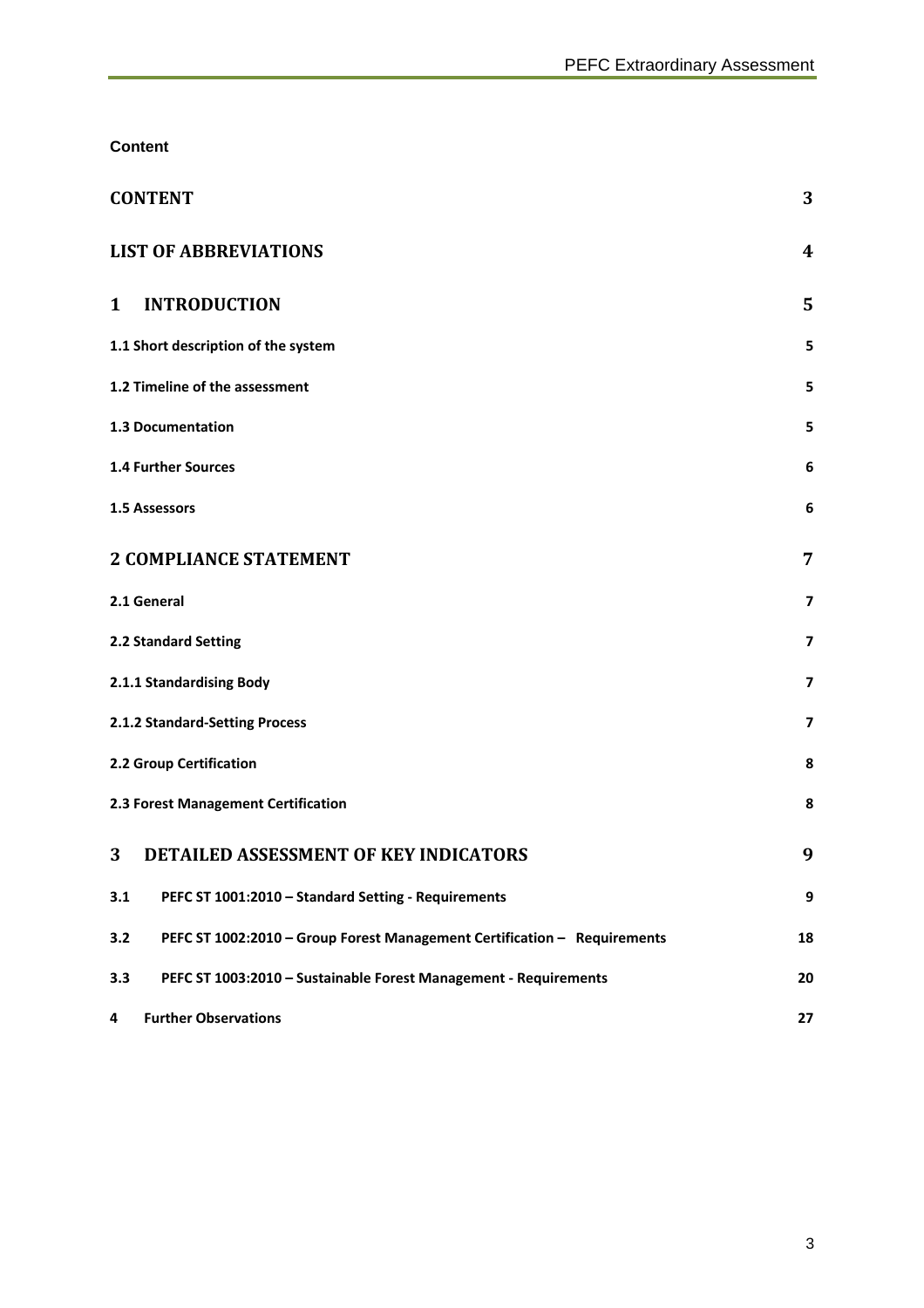## **List of tables**

### **List of boxes**

| Box 1 |  |  |
|-------|--|--|
|       |  |  |
|       |  |  |

### **List of abbreviations**

| <b>CFCS</b> | Chlorofluorocarbons                                                              |
|-------------|----------------------------------------------------------------------------------|
| EU          | European Union                                                                   |
| <b>PEFC</b> | Programme for the Endorsement of Forest Certification Schemes                    |
| PEFC IGD    | Programme for the Endorsement of Forest Certification Schemes Informative Guides |
| PEFC ST     | Programme for the Endorsement of Forest Certification Schemes Standard           |
| <b>SFCA</b> | <b>Slovak Forest Certification Association</b>                                   |
| <b>SFCS</b> | <b>Slovak Forest Certification System</b>                                        |
| <b>WHO</b>  | World Health Organisation                                                        |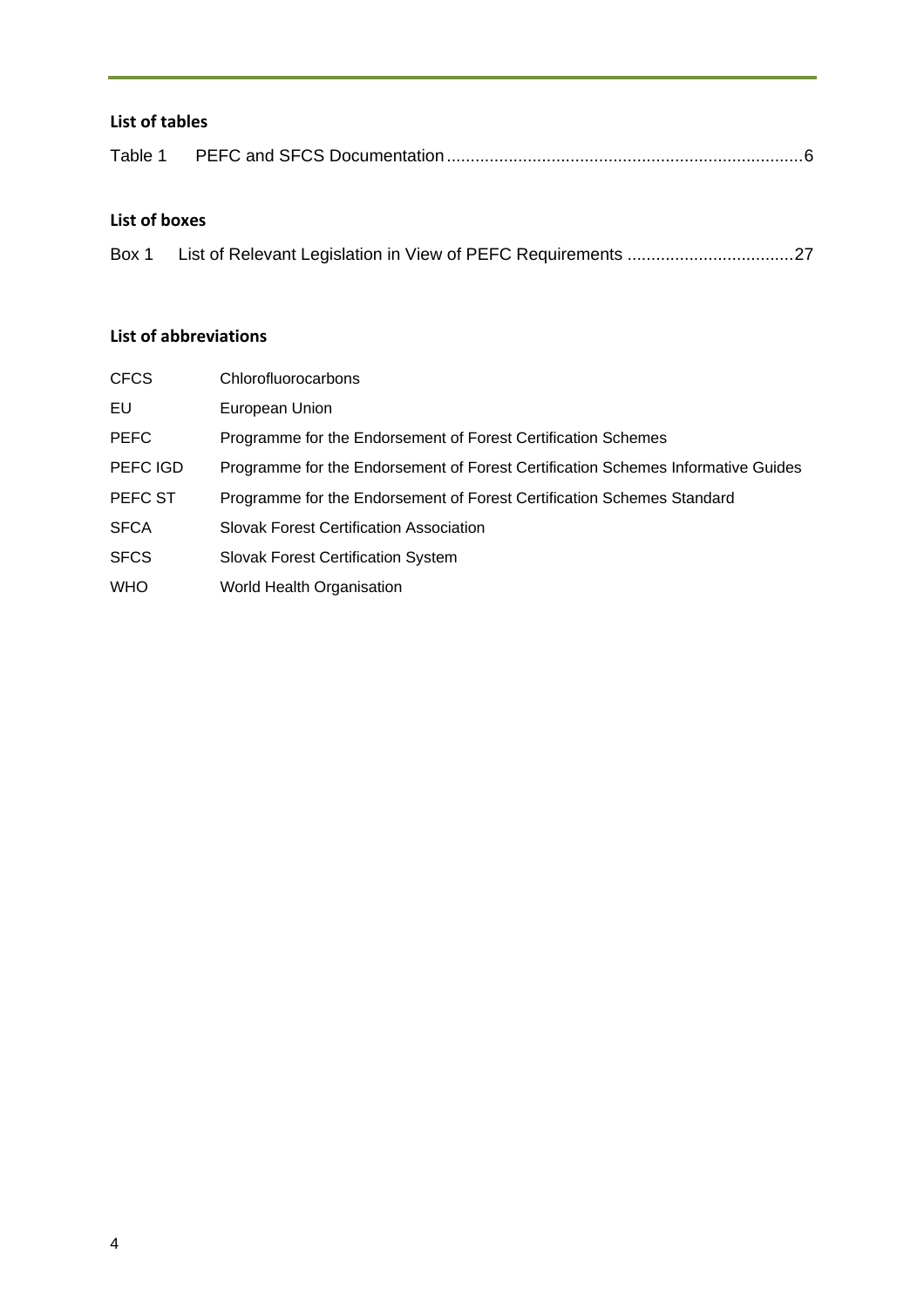# **1 Introduction**

#### **1.1 Short description of the system**

The Slovak Forest Certification System (SFCS) was first endorsed by PEFC Council in 2005 and the current re-endorsement from 2010 is valid until 28 July 2015. The core elements of CFCS are

The national governing body is PEFC Slovakia Council (i.e. Slovak Forest Certification Association SFCA) (hereon PEFC Slovakia) that represents the key stakeholders in Slovakian forestry. PEFC Slovakia joined PEFC Council in 2002.

PEFC Slovakia is responsible for scheme development and organization of standard setting:

- PEFC Slovakia secretariat is responsible for stakeholder identification, public communication and practical tasks related to CFCS development and implementation.
- The PEFC Slovakia establishes in cooperation with other stakeholders an ad hoc Technical Committee that acts as a stakeholder forum for standard setting. The Committee submits a standard proposal for PEFC Slovakia General Assembly that formally approves SFCS standards.
- PPEFC Slovakia authorizes individual experts to contribute to the work of Technical Committee.

*Development and revision of SFCS documentation* (ND SFCS 002, 24 January 2013) describes the SFCS structure and standard setting and revision procedures:

Requirements for sustainable forest management in all types of forests are described in *Criteria and indicators of sustainable forest management (SFCS 1003:2009, 1 October 2009, Issue 2).*

SFCS procedures for dispute resolution and function of special Arbitration Commission are described in *PEFC Slovakia procedures for the investigation and resolution of complaints and appeals* (ND SFCS 004, 17 December 2012, Issue 2).

SFCS includes options for group and individual certification but so far there has been interest to implement only regional group certification in state owned and private forests. *Rules for certification of forest management* (SFCS 1002:2009, 15 October 2009, Issue 1) describes the rules for regional group certification and responsibilities of applicants and members in certification.

SFCS requirements for certification and accreditation bodies and processes as well as conditions for PEFC notification are defined in R*equirements for certification and accreditation of certification bodies operating certification of forest management* (SFCS 1005:2009, 15 October 2009, Issue.

#### **1.2 Timeline of the assessment**

The PEFC Council has renewed substantial parts of its Technical Documentation in 2010 and each PEFC endorsed national forest certification scheme shall adhere to these changes by the end of the transition period in 2013. This assessment is to evaluates the up to date compliance of SFCS to these changes. The date of submission of the Assessment Report is 3 November 2013.

#### **1.3 Documentation**

The compliance of SFCS documentation against the revised PEFC Council requirements is assessed based on the following documents (Table 1):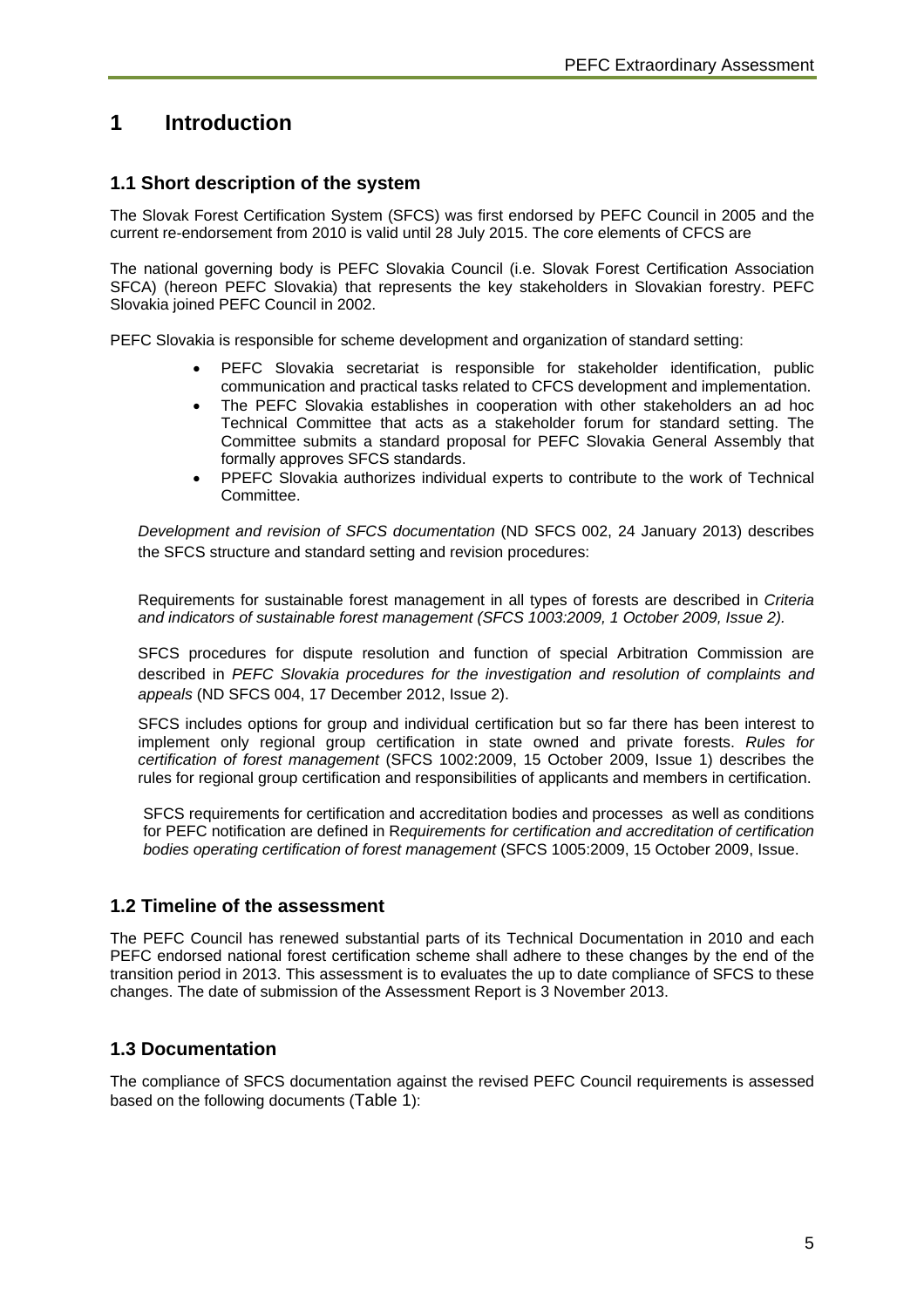#### *Table 1 PEFC and SFCS Documentation*

| <b>PEFC Document</b><br><b>Slovak Forest Cerfication System Document</b> |                                                                  |  |  |  |
|--------------------------------------------------------------------------|------------------------------------------------------------------|--|--|--|
|                                                                          | <b>Standard Setting</b>                                          |  |  |  |
| PEFC ST 1001:2010                                                        | Development and revision of SFCS documentation - ND SFCS         |  |  |  |
| <b>Standard Setting - Requirements</b>                                   | 002                                                              |  |  |  |
|                                                                          | PEFC Slovakia procedures for the investigation and resolution of |  |  |  |
|                                                                          | complaints and appeals - ND SFCS 004                             |  |  |  |
| <b>Group Forest Cerficiation</b>                                         |                                                                  |  |  |  |
| PEFC ST 1002:2010                                                        | Rules for certification of forest management- TD SFCS 1002:2009  |  |  |  |
| <b>Group Forest Management</b>                                           | Slovak forest certification system description - TD SFCS         |  |  |  |
| Certification - Requirements                                             | 1001:2009                                                        |  |  |  |
| <b>Sustainable Forest Management</b>                                     |                                                                  |  |  |  |
| PEFC ST 1003:2010                                                        | Criteria and indicators of sustainable forest management - TD    |  |  |  |
| Sustainable Forest Management                                            | SFCS 1003 2009                                                   |  |  |  |
| - Requirements                                                           |                                                                  |  |  |  |

## **1.4 Further Sources**

The other documents consulted for this assessment are:

- SFCS PEFC IGD 1007-01:2012 *PEFC Standard and System Requirement Checklist (*16 November, 2012),
- SFCS Comparison between the requirements of the PEFC ST 1002:2010 and TD SFCS 1002:2009 & TD SFCS 1005:2009, and
- SFCS Comparison between the requirements of the PEFC ST 1003:2010 and TD SFCS 1003:2009.

#### **1.5 Assessors**

Hanna Nikinmaa, Senior Consultant – Corporate Responsibility Management, Indufor Oy.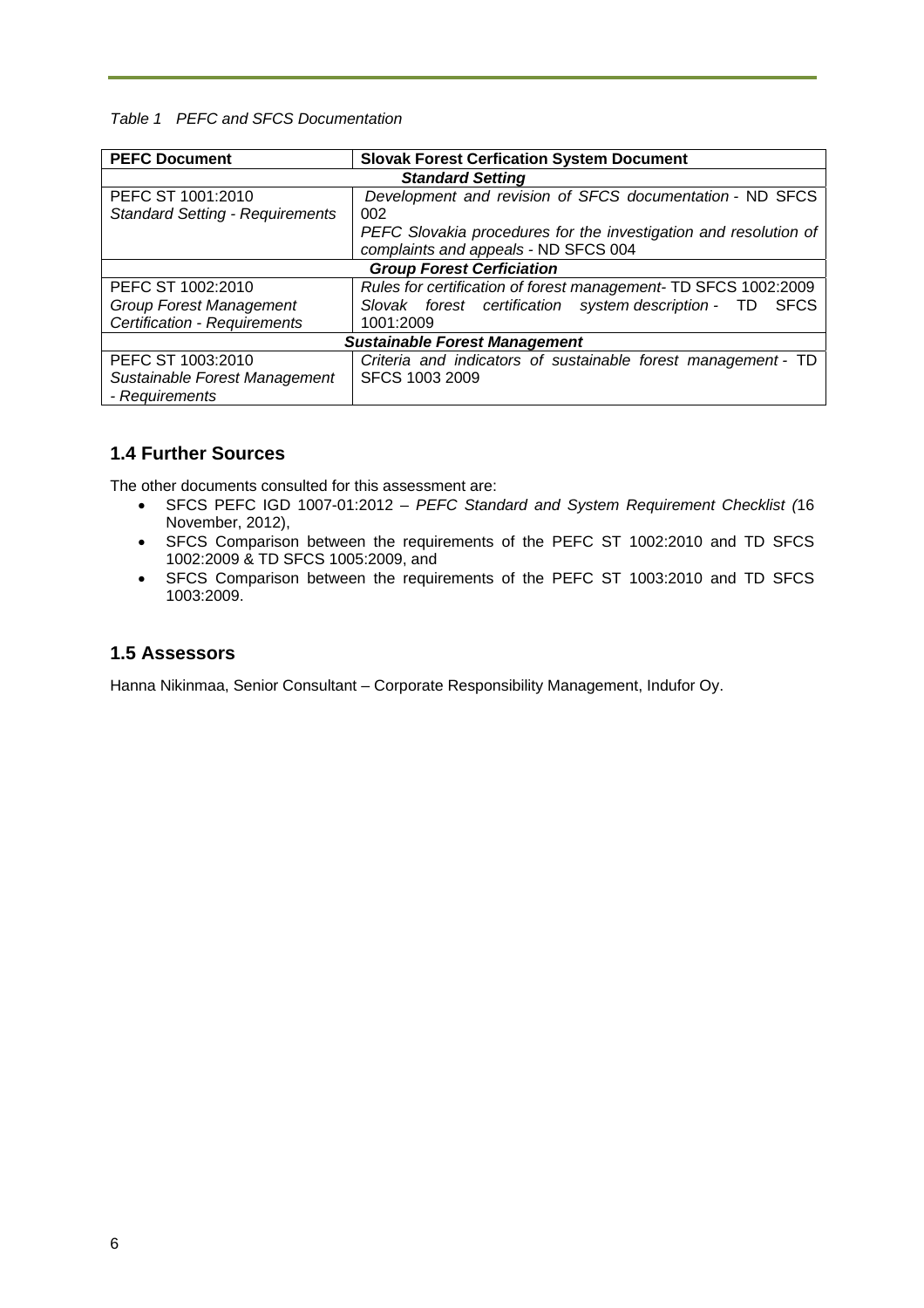# **2 Compliance Statement**

## **2.1 General**

SCFS forest certification system comply with the revised PEFC Council requirements.

## **2.2 Standard Setting**

SFCS documents *Development and revision of SFCS documentation* (ND SFCS 002, 24 January 2013) define the standard setting procedures in compliance with PEFC ST 1001:2010 and *PEFC Slovakia procedures for the investigation and resolution of complaints and appeals* (ND SFCS 004, 17 December 2012) specify the grievance procedures applied in standard setting in compliance with PEFC requirements.

## **2.1.1 Standardising Body**

SFCS requirements on standard development bodies and their responsibilities (ND 002, SFCS 1002:2009) comply with the assessed PEFC requirements.

The forest management standard is developed by an ad hoc Technical Committee that consists of different stakeholders proposed by different entities of PEFC Slovakia and other stakeholder organisations. PEFC Slovakia Council has the right to accept or refuse the proposed stakeholders in order to get a balanced representation of different stakeholder categories.

PEFC Slovakia Council General Assembly is the ultimate standardizing body for forest management as it approves the standards of the SFCS.

Standard setting is independent from certification process and it is not dominated by a single party nor strongly influenced by any individual certificate holder.

PEFC Slovakia has clear and concise written procedures for record keeping, standard-setting process, consensus building and revision of standards or normative documents. Furthermore, it posts the standard setting procedure on its website for public viewing and considers any stakeholder comments while reviewing the procedures. Also the contacts of the Technical Committee members are made available on PEFC Slovakia website.

CFCS has also defined appeals procedures where PEFC Slovakia has the responsibility to call upon an Arbitration Comission if substantive or procedural complaint and appeal is presented to activities under the responsibility of PEFC Slovakia.

### **2.1.2 Standard-Setting Process**

SFCS requirements on standard setting are in full compliance with the standard-setting process requirements of PEFC.

More specifically, the PEFC Slovakia:

- Uses a mapping exercise to identify all stakeholders including the disadvantaged and key stakeholders.
- Publicly announces the start of the standard-setting process through its website and other suitable media, and sends invitation for participating the process through e-mail, telephone calls and regular posts. The announcement and invitation include all required information and elements.
- Through its Secretariat, reviews the standard-setting process based on comments received.
- Requires that standard drafting in Technical Committee shall be organized in an open and transparent.
- Intensively uses its website to carry out the public consultation of enquiry draft.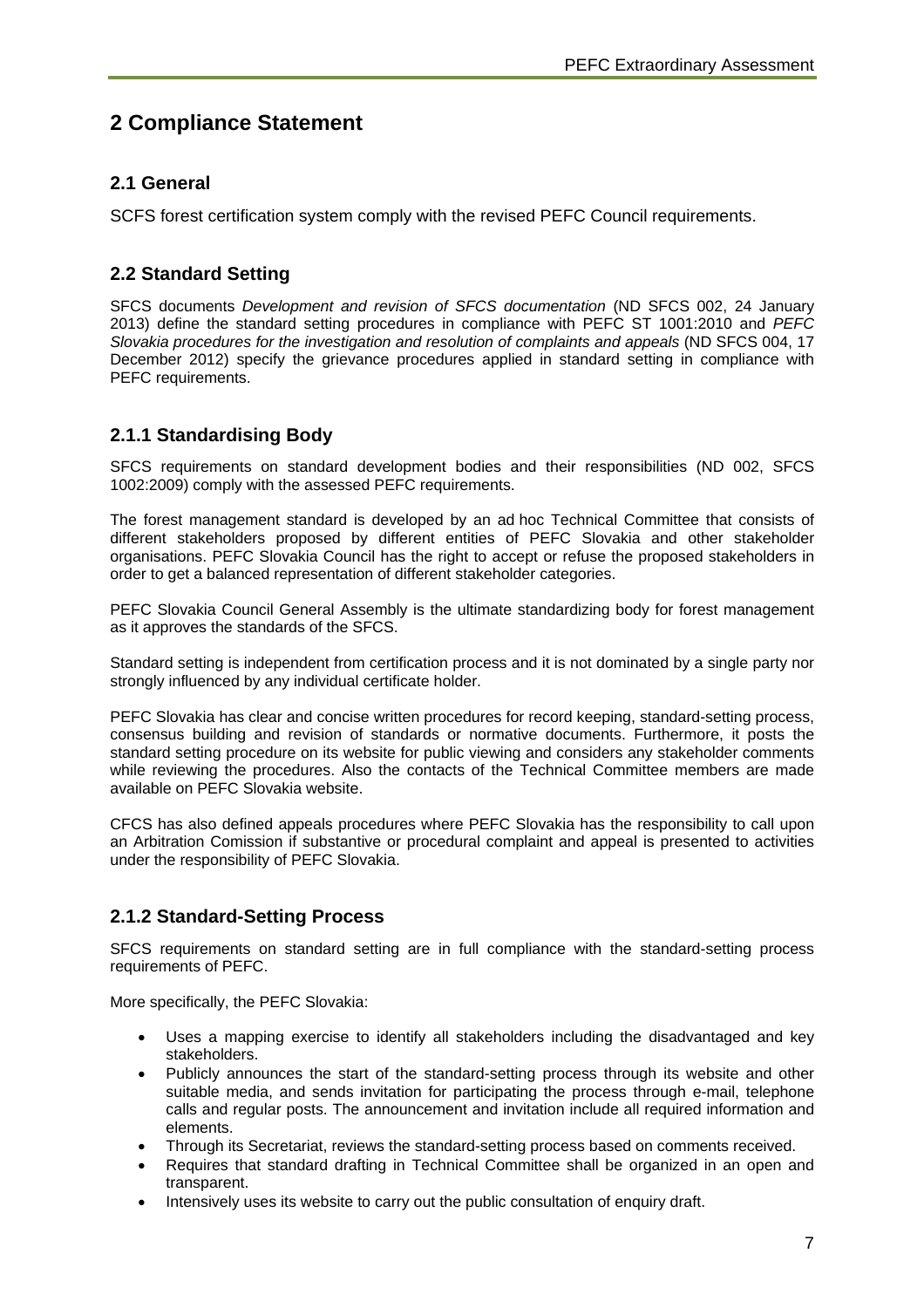The final draft standard incorporates the results of the pilot testing of new standard and is approved on a consensual basis by PEFC Slovak General Assembly. The consensus is reached through voting organised using the processes as specified in PEFC Slovakia status. Finally, the documentation on the implementation of the standard setting process, and the standards/normative documents, after due approval from the General Assembly of the PEFC Slovakia, are published on its website

## **2.2 Group Certification**

The *Slovakia forest certification system description* (SFCS 1001:2009) and *Rules for certification of forest management* (SFCS 1002:2009, 15 October 2009) set the options and requirements for group certification. Currently the SFCS comply with PEFC requirements on standard setting.

Forest owners participate to group certification on contractual basis either directly or through their associations. Application for participation shall include a voluntary commitment and incase of associations forest owners' permission as expressed in a mandate contract. The group manager issues each forest owner a letter of confirmation that finalize the commitment to follow the rules of group certification.

Despite the fact that SFCS does explicitly require a written contract with each participating forest owner, SFCS procedures for group certification demonstrate that participation to regional group certification is based on written, documented contracts.

SFCS standard requires that third party views presented to the applicant or participants in regional group certification are taken into consideration when planning annual audits. This gives assurance on in the current situation, where FMUs belong to one regional group certification, that non conformities are taken into consideration in internal and future external audits. In case individual certification will be implemented in practice SFCS, shall strengthen the requirement to communicate the potential nonconformities between applicants and certification bodies.

### **2.3 Forest Management Certification**

SFCS *Criteria and indicators for SFM* (1003:2009) complies with the PEFC requirements for forest management standards (PEFC TD1003:2010) when taking into consideration the relevant national legislation referred to in the SFCS standard.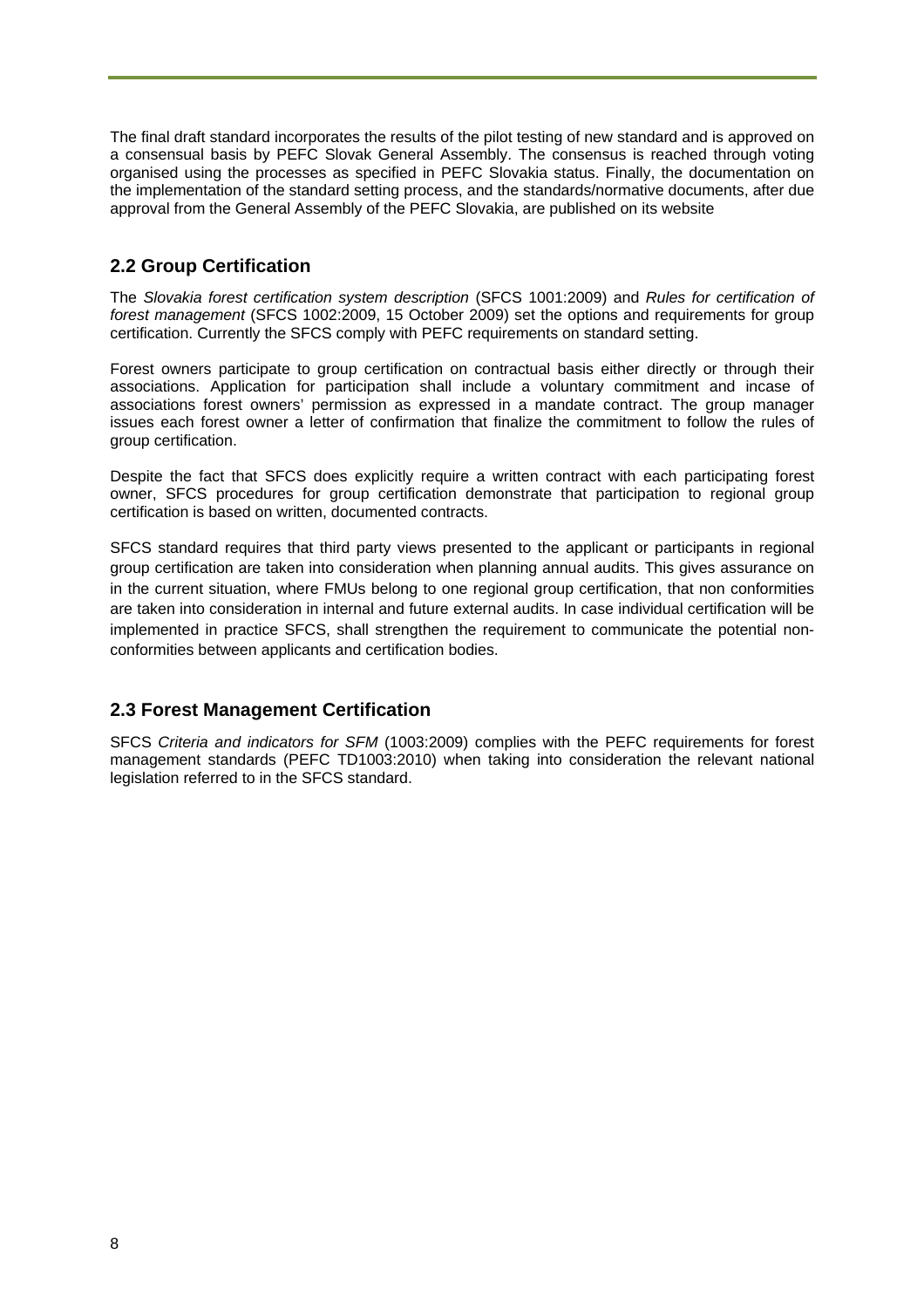# **3 Detailed Assessment of Key indicators**

# **3.1 PEFC ST 1001:2010 – Standard Setting - Requirements**

| Requirement                                                                                                                                                   | <b>YES</b><br>/NO* | <b>Reference to</b><br>application<br>documents | <b>Comments</b>                                                                                                                                                                                                                                                                                                                                                   |
|---------------------------------------------------------------------------------------------------------------------------------------------------------------|--------------------|-------------------------------------------------|-------------------------------------------------------------------------------------------------------------------------------------------------------------------------------------------------------------------------------------------------------------------------------------------------------------------------------------------------------------------|
|                                                                                                                                                               |                    | <b>Standardising Body</b>                       |                                                                                                                                                                                                                                                                                                                                                                   |
| 4.1                                                                                                                                                           |                    |                                                 | The standardising body shall have written procedures for standard-setting activities describing:                                                                                                                                                                                                                                                                  |
| a) its status and structure, including<br>a body responsible for consensus<br>building (see 4.4) and for formal<br>adoption of the standard (see<br>$5.11$ ), | <b>YES</b>         | ND SFCS 002,<br>4.4<br>Articles 4.1<br>& 5.3.2  | Article<br>5.3.2<br>clearly<br>mentions<br>the<br>Technical Committee is the consensus<br>building body, PEFC Slovakia General<br>Assembly approves standards<br>Compliant                                                                                                                                                                                        |
| b) the record-keeping procedures,                                                                                                                             | <b>YES</b>         | ND SFCS 002,<br>Section 8                       | PEFC Slovakia Secretariat is responsible<br>for appropriate record keeping.<br>Compliant                                                                                                                                                                                                                                                                          |
| c) the procedures for balanced<br>representation of stakeholders,                                                                                             | <b>YES</b>         | ND SFCS 002,<br>Articles 4.4, 5.1<br>& 5.2.2    | Secretariat carries out a stakeholder<br>mapping (5.1) and asks them to nominate<br>Technical<br>participants<br>to<br>Committee<br>(5.2.2). Committee shall have a balanced<br>representation of different stakeholders<br>(4.4)<br>Compliant                                                                                                                    |
| d) the standard-setting process,                                                                                                                              | <b>YES</b>         | ND SFCS<br>002,<br>Section 5                    | Section 5 (Table 1) concisely describes<br>the standard-setting process: Secretariat<br>prepares a proposal for PEFC Slovakia,<br>that prepare it to a preparatory draft.<br>Technical Committee develop it further to<br>working draft and after public consultation<br>to final draft submitted for PEFC Slovakia<br>General Assembly for approval<br>Compliant |
| e) the mechanism for reaching<br>consensus, and                                                                                                               | <b>YES</b>         | ND SFCS 002,<br>Article 5.3.2                   | Article<br>5.3.2<br>clearly<br>describes<br>the<br>mechanism to reach a consensus<br>Compliant                                                                                                                                                                                                                                                                    |
| f) revision of standards/normative<br>documents.                                                                                                              | <b>YES</b>         | ND SFCS 002,<br>Section 5, 6                    | Article 5.3.2 clearly describes the revision<br>process<br>Compliant                                                                                                                                                                                                                                                                                              |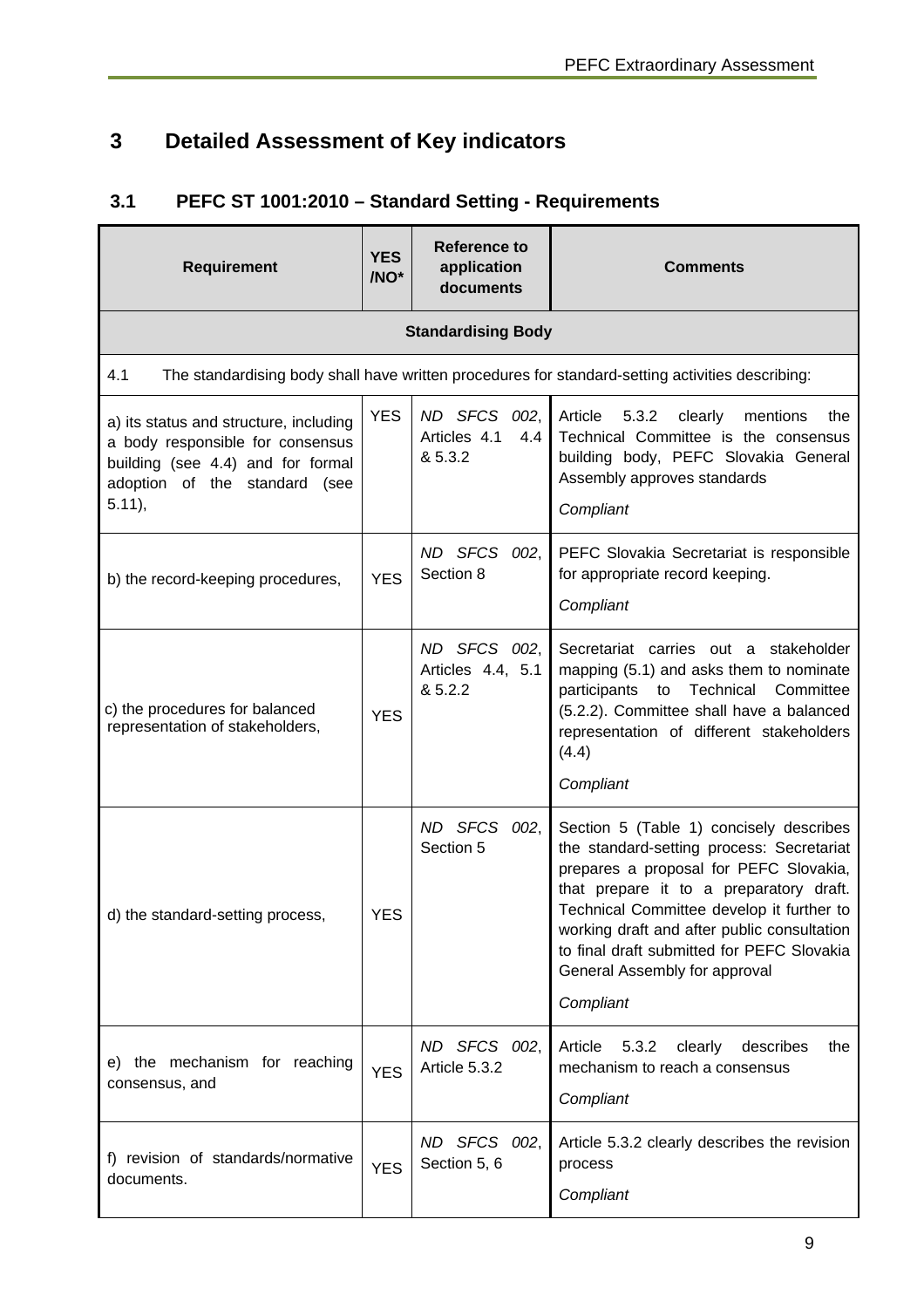| <b>Requirement</b>                                                                                                                                                                                                                                                                                                                                                        | <b>YES</b><br>/NO* | <b>Reference to</b><br>application<br>documents | <b>Comments</b>                                                                                                                                                                                                                                                                                                                     |  |
|---------------------------------------------------------------------------------------------------------------------------------------------------------------------------------------------------------------------------------------------------------------------------------------------------------------------------------------------------------------------------|--------------------|-------------------------------------------------|-------------------------------------------------------------------------------------------------------------------------------------------------------------------------------------------------------------------------------------------------------------------------------------------------------------------------------------|--|
| 4.2 The standardising body shall<br>standard-setting<br>make<br>its<br>procedures publicly available and<br>shall regularly review its standard-<br>procedures<br>setting<br>including<br>consideration of comments from<br>stakeholders.                                                                                                                                 | <b>YES</b>         | ND SFCS 002,<br>Article 5.2.1                   | According to Article 5.2.1, the standard-<br>setting procedures are made publicly<br>available on PEFC Slovakia website.<br>Compliant                                                                                                                                                                                               |  |
| 4.3 The standardising body shall<br>keep records<br>relating<br>the<br>to<br>standard-setting process providing<br>evidence of compliance with the<br>requirements of this document and<br>standardising<br>body's<br>the<br>own<br>procedures. The records shall be<br>kept for a minimum of five years<br>and shall be available to interested<br>parties upon request. | <b>YES</b>         | ND SFCS 002,<br>Section 8                       | The section is fully consistent with the<br>requirement specified. PEFC Secretariat<br>ultimately responsible for<br>is<br>record<br>keeping.<br>Compliant                                                                                                                                                                          |  |
| 4.4 The standardising body shall<br>establish a permanent or temporary<br>group/committee<br>working<br>for standard-setting<br>responsible<br>activities.                                                                                                                                                                                                                | <b>YES</b>         | ND SFCS 002,<br>Article 4.4                     | According to Article 4.4, the PEFC<br>Slovakia Council establishes a Technical<br>Committee based on the nominations<br>from the stakeholders. The committee's<br>validity period coincides with the period of<br>SFCS Standard development or revision.<br>Compliant                                                               |  |
| 4.4 The working group/committee shall:                                                                                                                                                                                                                                                                                                                                    |                    |                                                 |                                                                                                                                                                                                                                                                                                                                     |  |
| a) be accessible to materially and<br>directly affected stakeholders,                                                                                                                                                                                                                                                                                                     | <b>YES</b>         | ND SFCS 002,<br>Article 4.4, 5.2.2,<br>4.2      | Stakeholders nominate participants to<br>Technical Committee and PEFC Slovakia<br>approves or rejects the nominations<br>$(5.2.2, 4.2)$ in view<br>of<br>balanced<br>representation.<br>Article 4.4 states that the contacts of the<br>Committee<br>Technical<br>members<br>are<br>available on PEFC Slovakia website.<br>Compliant |  |
| b) have balanced representation<br>decision-making<br>and<br>by<br>stakeholder categories relevant to<br>subject<br>matter<br>the<br>and<br>geographical scope of the standard<br>where single concerned interests<br>shall<br>dominate<br>not<br>be<br>nor                                                                                                               | <b>YES</b>         | ND SFCS 002,<br>Articles<br>4.4 &<br>5.2.2      | Stakeholder mapping, establishment and<br>approval of composition of Technical<br>Committee by PEFC Slovakia provide<br>adequate<br>balanced<br>assurance<br>on<br>representation of stakeholders.<br>Geographic representativeness is not<br>mentioned but it is not very relevant in                                              |  |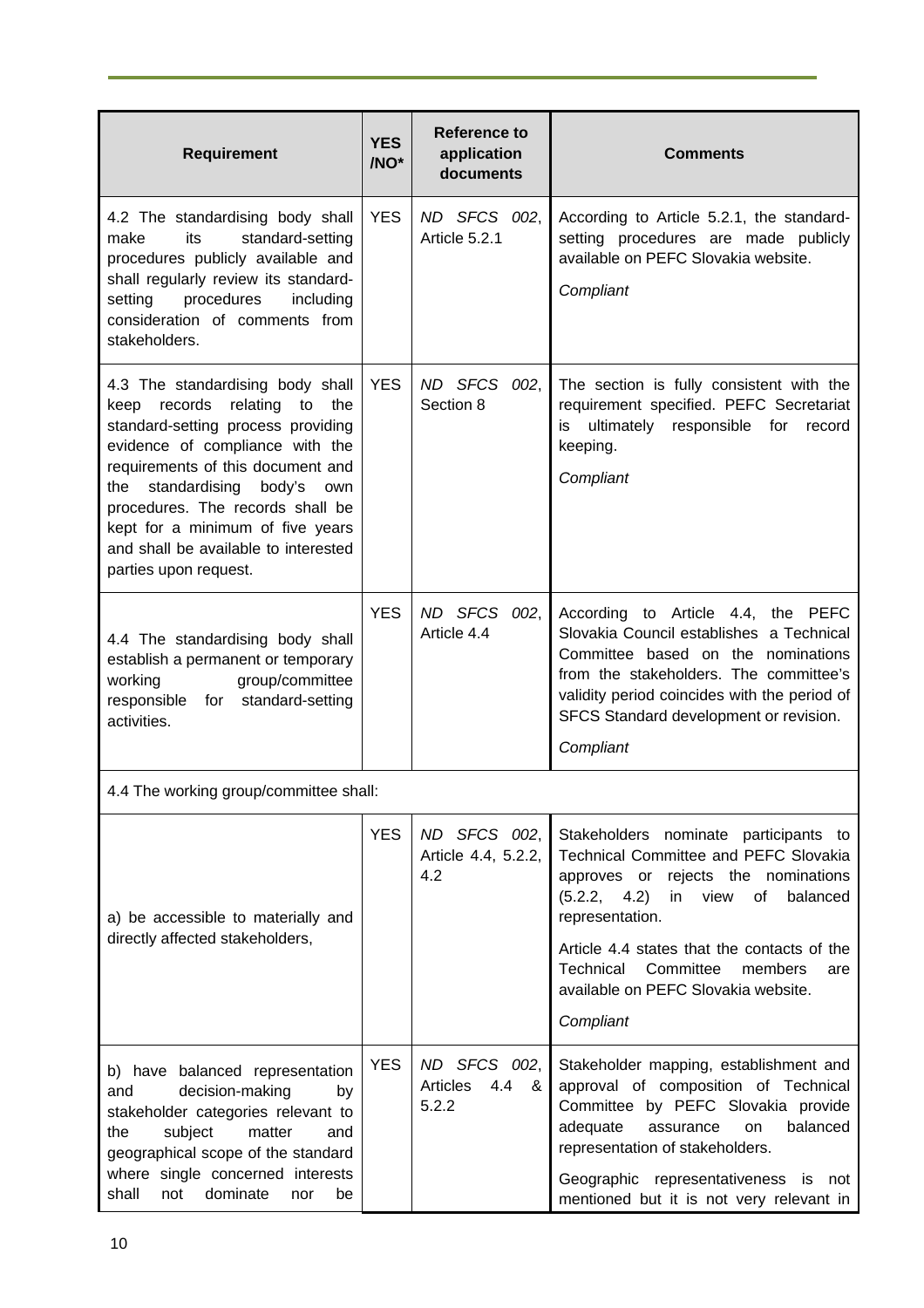| <b>Requirement</b>                                                                                                                                                                                                                                                                                                                                         | <b>YES</b><br>/NO* | <b>Reference to</b><br>application<br>documents                                               | <b>Comments</b>                                                                                                                                                                                                                                                                                                                                                                                                                                                                                                                                                                                                                                                   |
|------------------------------------------------------------------------------------------------------------------------------------------------------------------------------------------------------------------------------------------------------------------------------------------------------------------------------------------------------------|--------------------|-----------------------------------------------------------------------------------------------|-------------------------------------------------------------------------------------------------------------------------------------------------------------------------------------------------------------------------------------------------------------------------------------------------------------------------------------------------------------------------------------------------------------------------------------------------------------------------------------------------------------------------------------------------------------------------------------------------------------------------------------------------------------------|
| dominated in the process, and                                                                                                                                                                                                                                                                                                                              |                    |                                                                                               | Slovakia which is a small country.<br>Compliant                                                                                                                                                                                                                                                                                                                                                                                                                                                                                                                                                                                                                   |
| include<br>stakeholders<br>with<br>c)<br>expertise relevant to the subject<br>matter of the standard, those that<br>are materially affected by the<br>standard, and those that can<br>influence the implementation of the<br>standard. The materially affected<br>stakeholders shall<br>represent a<br>meaningful<br>segment<br>of<br>the<br>participants. | <b>YES</b>         | ND SFCS 002,<br>Articles<br>4.4<br>- &<br>5.2.2                                               | Materially affected stakeholders<br>shall<br>represent a meaningful segment of the<br>participants (4.4)<br><b>PEFC</b><br>Slovakia<br>Council<br>shall<br>be<br>responsible for the acceptance<br>and<br>refusal of the nominations.<br>Compliant                                                                                                                                                                                                                                                                                                                                                                                                                |
| 4.5 The standardising body shall<br>establish procedures for dealing<br>with<br>any<br>substantive<br>and<br>procedural complaints relating to<br>the standardising activities which<br>are accessible to stakeholders.                                                                                                                                    | <b>YES</b>         | ND SFCS 002,<br>4.4<br>Articles<br>&<br>5.3.2,<br>and<br>Section 7<br>ND SFCS 004             | Commission<br>The<br>Arbitral<br>of<br><b>PEFC</b><br>Slovakia is mandated for dealing with any<br>substantive and procedural complains<br>related to the standardizing activities. It<br>the<br>Complaints and<br>Appeals<br>uses<br>Resolution Procedures approved by the<br>PEFC Slovakia. Moreover, any dispute or<br>disagreement concerning any substantive<br>issue is resolved through discussion and<br>within<br>negotiation<br>the<br>Technical<br>Committee, direct negotiation between<br>opposing stakeholders, and the dispute<br>resolution process governed<br>by the<br>representative procedure approved by the<br>PEFC Slovakia.<br>Compliant |
| 4.6 Upon receipt of the complaint, the standard-setting body shall:                                                                                                                                                                                                                                                                                        |                    |                                                                                               |                                                                                                                                                                                                                                                                                                                                                                                                                                                                                                                                                                                                                                                                   |
| acknowledge receipt of the<br>a)<br>complaint to the complainant,                                                                                                                                                                                                                                                                                          | <b>YES</b>         | ND SFCS 004,<br>Articles<br>6.3<br>&<br>8.3,<br>also<br>the<br>diagram on<br>the<br>last page | National Secretary of the PEFC Slovakia<br>informs<br>the<br>complainant<br>about<br>the<br>rejectance<br>acceptance<br>οf<br>the<br>or<br>complaint. The diagram on the last page<br>of ND SFCS 004 illustrates the complaint<br>handling process.<br>Compliant                                                                                                                                                                                                                                                                                                                                                                                                  |
| b) gather and verify all necessary<br>validate<br>information<br>the<br>to<br>complaint,<br>impartially<br>and<br>objectively evaluate the subject<br>matter of the complaint, and make                                                                                                                                                                    | <b>YES</b>         | ND SFCS 004,<br>Sections 7 & 8,<br>also the diagram<br>on the last page                       | After the National Secretary's acceptance,<br>the PEFC Slovakia Chairman assigns the<br>Arbitral Commission to investigate the<br>complaint.<br>Compliant                                                                                                                                                                                                                                                                                                                                                                                                                                                                                                         |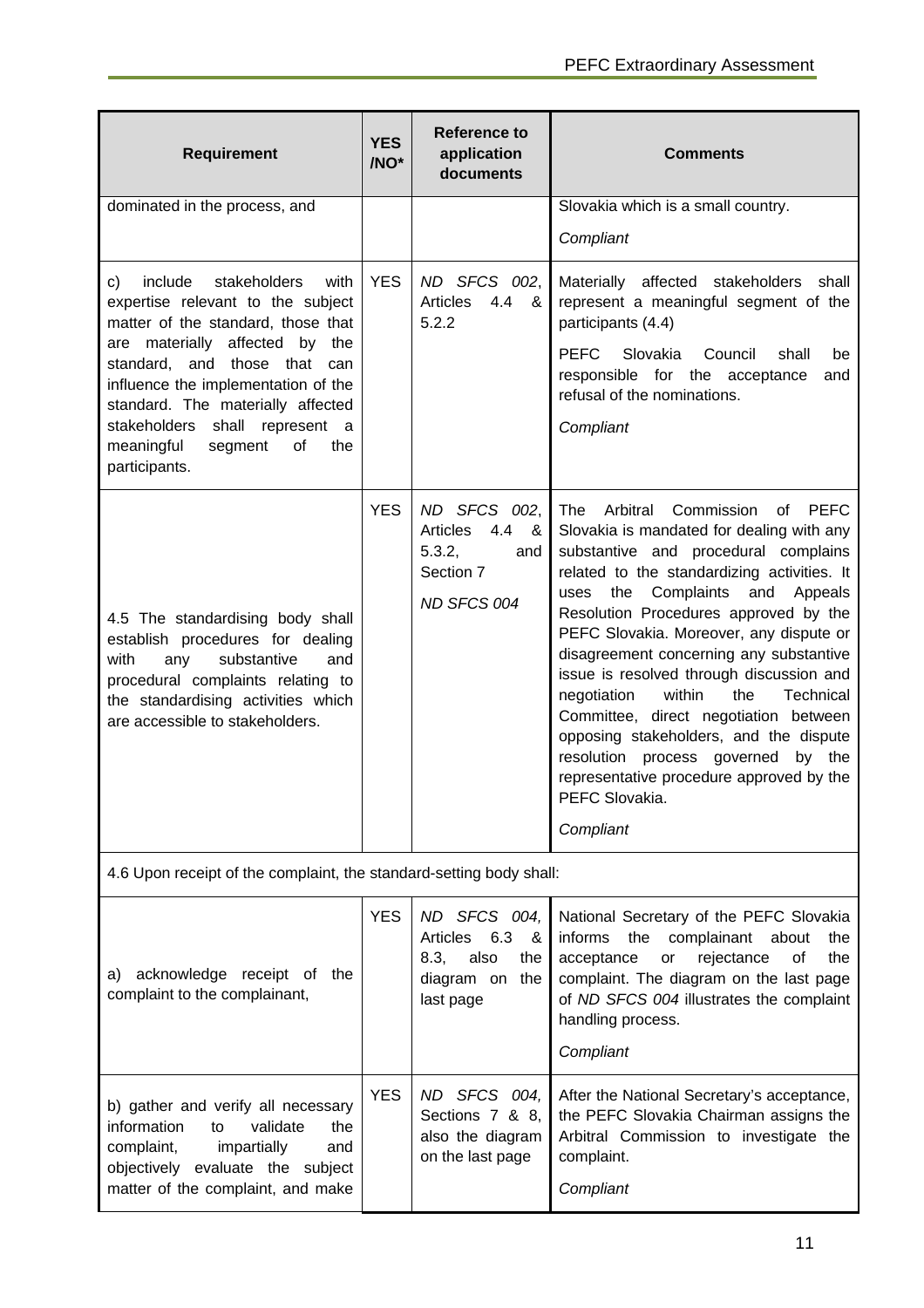|                                                                                                                                                                                                                                                                                                                                  | <b>YES</b> | <b>Reference to</b>                                                                                                                |                                                                                                                                                                                                                                                                                                                                                     |
|----------------------------------------------------------------------------------------------------------------------------------------------------------------------------------------------------------------------------------------------------------------------------------------------------------------------------------|------------|------------------------------------------------------------------------------------------------------------------------------------|-----------------------------------------------------------------------------------------------------------------------------------------------------------------------------------------------------------------------------------------------------------------------------------------------------------------------------------------------------|
| <b>Requirement</b>                                                                                                                                                                                                                                                                                                               | /NO*       | application<br>documents                                                                                                           | <b>Comments</b>                                                                                                                                                                                                                                                                                                                                     |
| a decision upon the complaint, and                                                                                                                                                                                                                                                                                               |            |                                                                                                                                    |                                                                                                                                                                                                                                                                                                                                                     |
| formally<br>communicate<br>the<br>C)<br>decision on the complaint and of<br>the complaint handling process to<br>the complainant.                                                                                                                                                                                                | <b>YES</b> | ND SFCS 004,<br>Articles 6.3, 7.3<br>& 8.3, also the<br>diagram on the<br>last page<br>ND SFCS 002,<br>Articles 4.6, 5.3.2<br>& 7. | The National Secretary of PEFC Slovakia<br>responsible<br>for<br>all<br>formal<br>is<br>communication with the compliant. The<br>diagram on the last page of ND SFCS 004<br>also illustrates communication process.<br>Compliant                                                                                                                    |
| 4.7 The standardising body shall<br>establish at least one contact point<br>enquiries<br>and<br>complaints<br>for<br>to its standard-setting<br>relating<br>activities. The contact point shall be<br>made easily available.                                                                                                     | <b>YES</b> | ND SFCS 002,<br>Section 5                                                                                                          | <b>PEFC</b><br>Slovakia<br><b>The</b><br>Secretariat<br>establishes the contact point in question.<br>The contact point is available on PEFC<br>Slovakia website.<br>Compliant                                                                                                                                                                      |
|                                                                                                                                                                                                                                                                                                                                  |            | <b>Standard-setting process</b>                                                                                                    |                                                                                                                                                                                                                                                                                                                                                     |
| 5.1 The standardising body shall<br>identify stakeholders relevant to the<br>objectives and<br>of<br>the<br>scope<br>standard-setting work.                                                                                                                                                                                      | <b>YES</b> | ND SFCS 002,<br>Article 5.1                                                                                                        | According to article, all stakeholders<br>including the key and disadvantaged ones<br>are identified using a mapping exercise<br>(by Secretariat).<br>Compliant                                                                                                                                                                                     |
| 5.2 The standardising body shall<br>identify disadvantaged and key<br>stakeholders.<br>The standardising<br>body shall address the constraints<br>of their participation and proactively<br>their<br>participation<br>and<br>seek<br>contribution in the standard-setting<br>activities.                                         | <b>YES</b> | <b>SFCS</b><br>002,<br>ND.<br><b>Articles</b><br>5.1<br>&<br>5.2.1                                                                 | Article 5.1: The disadvantaged and key<br>identified<br>stakeholders<br>using<br>are<br>a<br>mapping exercise.<br>Article 5.2.1: The constraints of former<br>group and the importance of the latter<br>group' participation are addressed. The<br>PEFC Slovakia Secretariat proactively<br>seek the participation of all stakeholders<br>Compliant |
| 5.3 The standardising body shall<br>make a public announcement of<br>the start of the standard-setting<br>process and include an invitation<br>for participation in a timely manner<br>on its website and in suitable media<br>afford<br>as<br>appropriate<br>to<br>stakeholders an opportunity for<br>meaningful contributions. | <b>YES</b> | ND SFCS 002,<br>Articles<br>5.2.1,<br>5.3.1 & 5.4.2                                                                                | Article 5.2.1: Announcement via PEFC<br>Slovakia website & other suitable media.<br>Article<br>Invitation<br>5.2.1:<br>via<br>e-mail,<br>telephone & postal services.<br>Article 5.4.2: Consensus building via<br>teleconference, face-to-face meeting & e-<br>mail.<br>Providing<br>Article<br>5.3.1:<br>meaningful                                |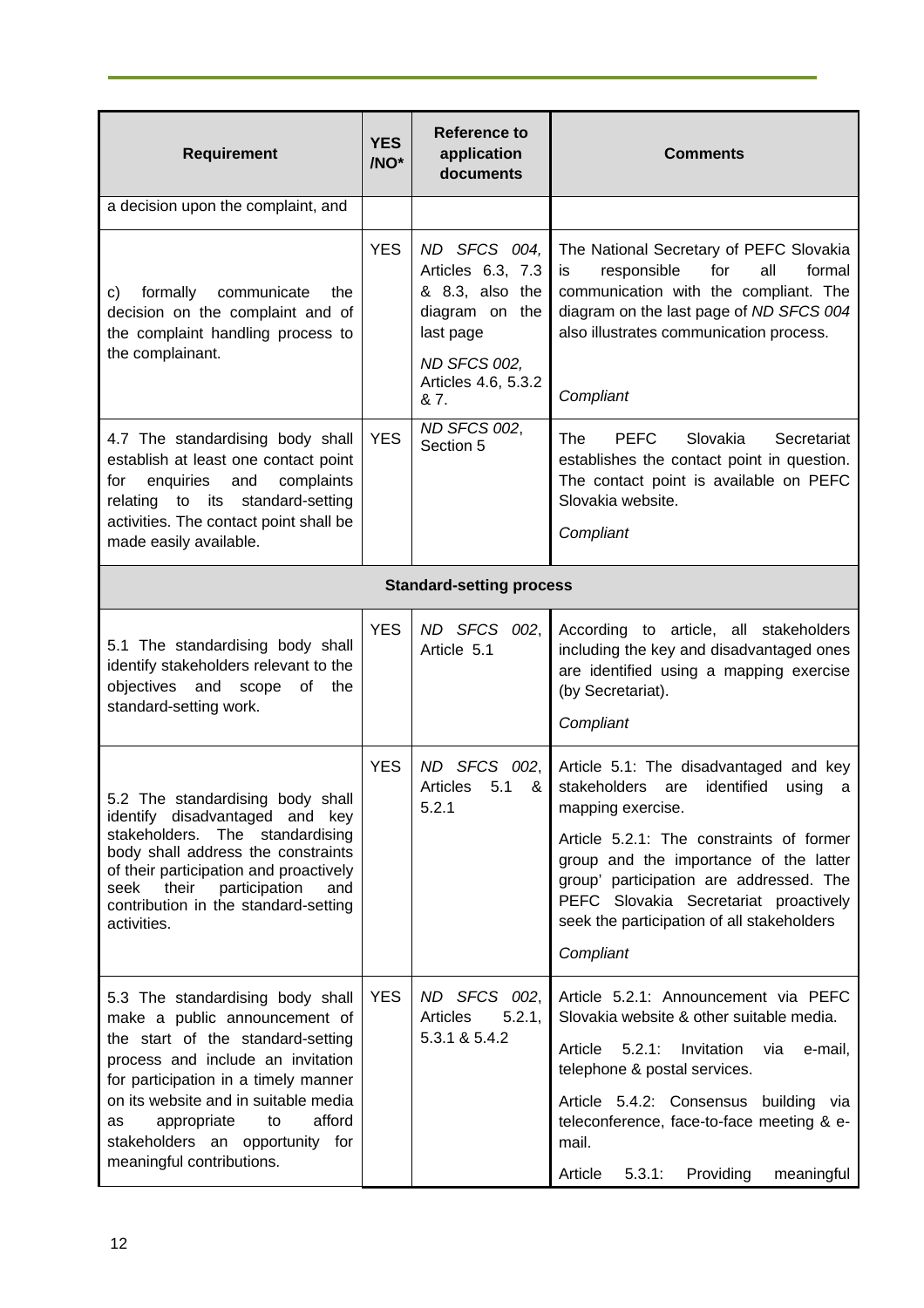| <b>Requirement</b>                                                                                                                                                                                                                                                                                                                                                                                                                                                                                                                                                                             | <b>YES</b><br>/NO* | Reference to<br>application<br>documents  | <b>Comments</b>                                                                                                                                                                                                                                                                                           |
|------------------------------------------------------------------------------------------------------------------------------------------------------------------------------------------------------------------------------------------------------------------------------------------------------------------------------------------------------------------------------------------------------------------------------------------------------------------------------------------------------------------------------------------------------------------------------------------------|--------------------|-------------------------------------------|-----------------------------------------------------------------------------------------------------------------------------------------------------------------------------------------------------------------------------------------------------------------------------------------------------------|
|                                                                                                                                                                                                                                                                                                                                                                                                                                                                                                                                                                                                |                    |                                           | opportunities                                                                                                                                                                                                                                                                                             |
|                                                                                                                                                                                                                                                                                                                                                                                                                                                                                                                                                                                                |                    |                                           | Compliant                                                                                                                                                                                                                                                                                                 |
| 5.4 The announcement and invitation shall include:                                                                                                                                                                                                                                                                                                                                                                                                                                                                                                                                             |                    |                                           |                                                                                                                                                                                                                                                                                                           |
| a) information about the objectives,<br>scope and the steps of<br>the<br>standard-setting process and its<br>timetable,                                                                                                                                                                                                                                                                                                                                                                                                                                                                        | <b>YES</b>         | ND SFCS 002,<br>Article 5.2.1 (a)         | Fully consistent with the requirement<br>Compliant                                                                                                                                                                                                                                                        |
| b) information about opportunities<br>for stakeholders to participate in<br>the process,                                                                                                                                                                                                                                                                                                                                                                                                                                                                                                       | <b>YES</b>         | ND SFCS 002,<br>Article 5.2.1 (b)         | Fully consistent with the requirement<br>Compliant                                                                                                                                                                                                                                                        |
| (c) an invitation to stakeholders to<br>nominate their representative(s) to<br>the working group/committee. The<br>invitation to disadvantaged and key<br>stakeholders shall be made in a<br>manner that ensures<br>that the<br>information<br>reaches<br>intended<br>recipients and in a format that is<br>understandable,                                                                                                                                                                                                                                                                    | <b>YES</b>         | ND SFCS 002,<br>Articles 5.2.1 &<br>5.2.2 | The stakeholders are invited to nominate<br>their representative(s) to the Technical<br>Committee through a public<br>announcement. The reaching of<br>information to disadvantaged and key<br>stakeholders is ensured by, for example,<br>registered post & e-mail receipt<br>confirmation.<br>Compliant |
| d) an invitation to comment on the<br>scope and the standard-setting<br>process, and                                                                                                                                                                                                                                                                                                                                                                                                                                                                                                           | <b>YES</b>         | ND SFCS 002,<br>Article 5.2.1 (d)         | Fully consistent with the requirement<br>Compliant                                                                                                                                                                                                                                                        |
| e) reference to publicly available<br>standard-setting procedures.                                                                                                                                                                                                                                                                                                                                                                                                                                                                                                                             | <b>YES</b>         | ND SFCS 002,<br>Article 5.2.1 (e)         | Fully consistent with the requirement<br>Compliant                                                                                                                                                                                                                                                        |
| 5.4 The standardising body shall<br>review the standard-setting process<br>based on comments received from<br>public<br>the<br>announcement<br>and<br>establish<br>working<br>a<br>group/committee or<br>adjust<br>the<br>composition of an already existing<br>working group/committee based on<br>received<br>nominations.<br>The<br>refusal<br>and<br>οf<br>acceptance<br>nominations shall be justifiable in<br>relation to the requirements for<br>balanced<br>representation of<br>the<br>group/committee<br>working<br>and<br>available<br>for<br>the<br>resources<br>standard-setting. | <b>YES</b>         | ND SFCS 002,<br>Articles 5.2.1 &<br>5.2.2 | Article 5.2.1: The PEFC Slovakia<br>Secretariat does the reviews in question.<br>Article 5.2.2: the PEFC Slovakia Council<br>establishes or adjust the Technical<br>Committee based on nominations<br>received from the stakeholders.<br>Compliant                                                        |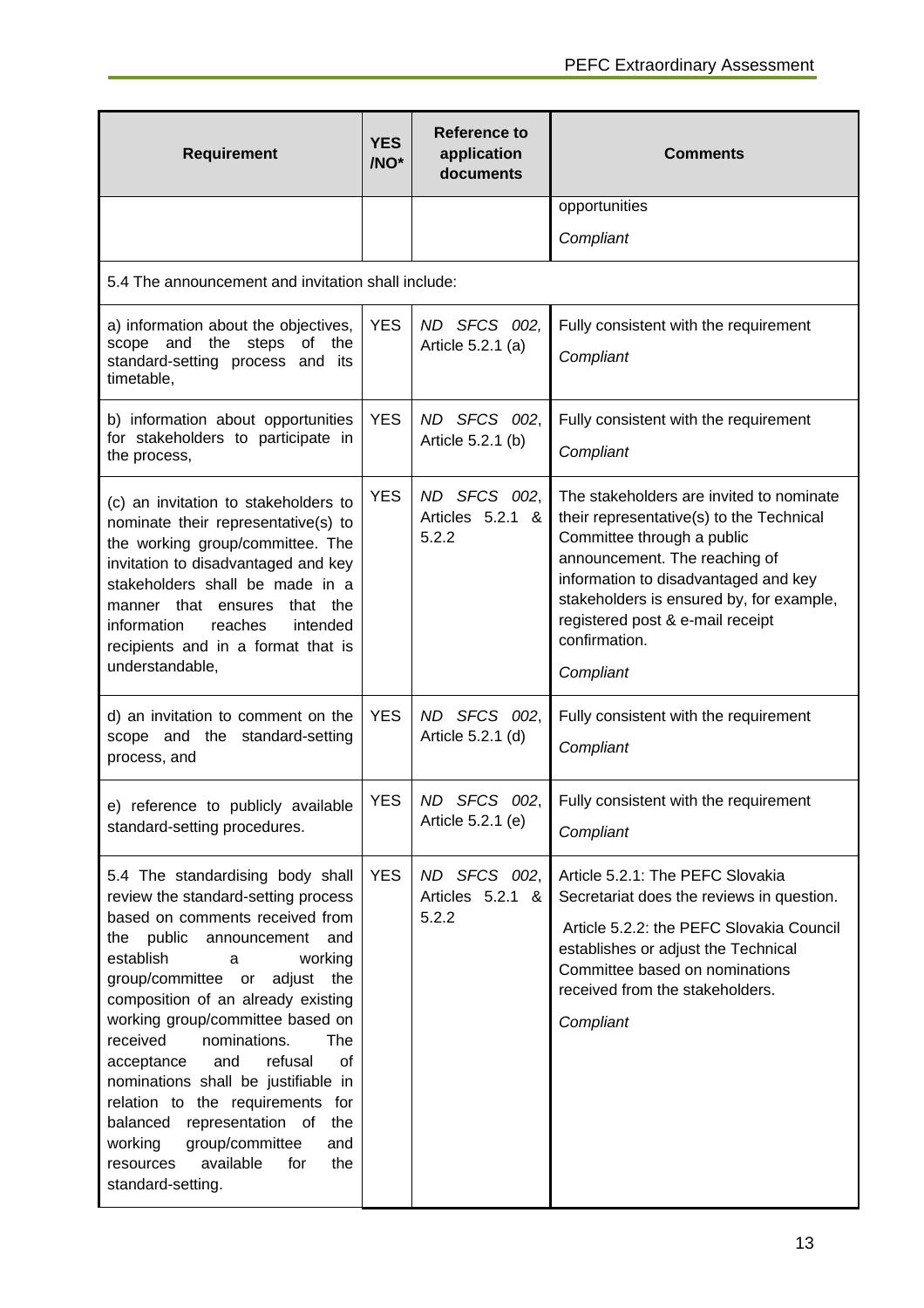| <b>Requirement</b>                                                                                                                                                                                                                         | <b>YES</b><br>/NO* | <b>Reference to</b><br>application<br>documents | <b>Comments</b>                                                                                                                                                                      |
|--------------------------------------------------------------------------------------------------------------------------------------------------------------------------------------------------------------------------------------------|--------------------|-------------------------------------------------|--------------------------------------------------------------------------------------------------------------------------------------------------------------------------------------|
|                                                                                                                                                                                                                                            |                    |                                                 | 5.5 The work of the working group/committee shall be organised in an open and transparent manner where:                                                                              |
| a) working drafts shall be available<br>to all members of the working<br>group/committee,                                                                                                                                                  | <b>YES</b>         | ND SFCS 002,<br>Article 5.2.3                   | Article 5.2.3: Working drafts supplied to all<br>members of the Technical Committee<br>Compliant                                                                                     |
| b) all members of the working<br>shall<br>be provided<br>with<br>group<br>meaningful<br>opportunities<br>to<br>contribute to the development or<br>revision of the standard and submit<br>comments to the working drafts,<br>and           | <b>YES</b>         | ND SFCS 002,<br>Article 5.3.1                   | Article fully consistent with the specified<br>requirement.<br>Compliant                                                                                                             |
| c) comments and views submitted<br>by any member of the working<br>group/committee<br>shall<br>be<br>considered<br>in.<br>an<br>and<br>open<br>and<br>their<br>transparent<br>way<br>resolution and proposed changes<br>shall be recorded. | <b>YES</b>         | ND SFCS 002,<br>Article 5.3.1                   | Article fully consistent with the specified<br>requirement.<br>Compliant                                                                                                             |
|                                                                                                                                                                                                                                            |                    |                                                 | 5.6 The standardising body shall organise a public consultation on the enquiry draft and shall ensure that:                                                                          |
| a) the start and the end of the<br>public consultation is announced in<br>a timely manner in suitable media,                                                                                                                               | <b>YES</b>         | ND SFCS 002,<br>Article 5.4.2                   | Article 5.4.2: The start and end of the<br>public consultation is announced<br>on<br>PEFC Slovakia website and other suitable<br>media.<br>Compliant                                 |
| b) the invitation of disadvantaged<br>and key stakeholders shall be<br>made by means that ensure that<br>the information reaches its recipient<br>and is understandable,                                                                   | <b>YES</b>         | ND SFCS 002,<br>Article 5.4.2                   | Article 5.4.2: The reaching of the invitation<br>to disadvantaged and key stakeholders is<br>ensured by, for example, registered post<br>& e-mail receipt confirmation.<br>Compliant |
| c) the enquiry draft is publicly<br>available and accessible,                                                                                                                                                                              | <b>YES</b>         | ND SFCS 002,<br>Article 5.4.2                   | Article 5.4.2: The draft in question is made<br>publicly available and accessible on<br>PEFC Slovakia website and on request.<br>Compliant                                           |
| d) the public consultation is for at<br>least 60 days,                                                                                                                                                                                     | <b>YES</b>         | ND SFCS 002,<br>Article 5.4.2                   | Article 5.4.2: Public consultation period is<br>at least 60 days<br>Compliant                                                                                                        |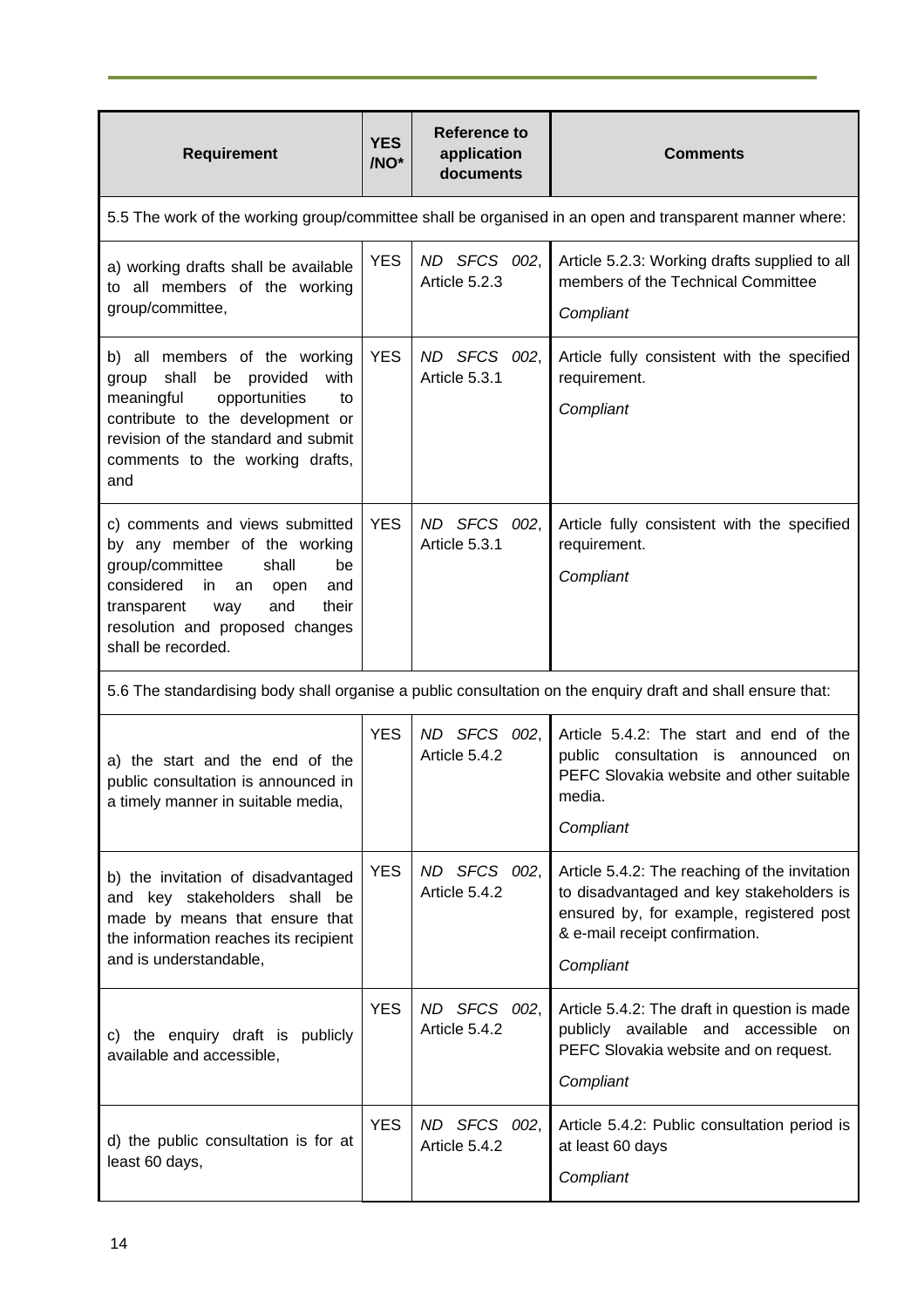| <b>Requirement</b>                                                                                                                                                                                                                                             | <b>YES</b><br>/NO* | <b>Reference to</b><br>application<br>documents | <b>Comments</b>                                                                                                                                                                    |  |  |
|----------------------------------------------------------------------------------------------------------------------------------------------------------------------------------------------------------------------------------------------------------------|--------------------|-------------------------------------------------|------------------------------------------------------------------------------------------------------------------------------------------------------------------------------------|--|--|
| comments received<br>e) all<br>are<br>working<br>considered<br>by<br>the<br>group/committee in an objective<br>manner,                                                                                                                                         | <b>YES</b>         | ND SFCS 002,<br>Article 5.4.2                   | Article 5.4.2: All comments received are<br>considered in an open and transparent<br>way.<br>Compliant                                                                             |  |  |
| synopsis<br>of<br>received<br>(f)<br>a<br>comments compiled from material<br>issues, including the results of their<br>consideration, is publicly available,<br>for example on a website.                                                                      | <b>YES</b>         | ND SFCS 002,<br>Article 5.4.2                   | Article 5.4.3: The synopsis in question is<br>available on PEFC Slovakia website.<br>Compliant                                                                                     |  |  |
| 5.7 The standardising body shall<br>organise pilot testing of the new<br>standards and the results of the<br>pilot testing shall be considered by<br>the working group/committee.                                                                              | <b>YES</b>         | ND SFCS 002,<br>Article 5.4.3                   | Article<br>5.4.3:<br>The<br><b>PEFC</b><br>Slovakia<br>Secretariat organizes the pilot testing and<br>the Technical Committee considers the<br>pilot testing results.<br>Compliant |  |  |
| 5.8 The decision of the working<br>group to recommend the final draft<br>for formal approval shall be taken<br>on the basis of a consensus.                                                                                                                    | <b>YES</b>         | ND SFCS 002,<br>Articles 5.3.2 &<br>5.5.1(g)    | Fully consistent with the requirement<br>specified.<br>Compliant                                                                                                                   |  |  |
| 5.8 In order to reach a consensus the working group/committee can utilise the following alternative<br>processes to establish whether there is opposition:                                                                                                     |                    |                                                 |                                                                                                                                                                                    |  |  |
| a) a face-to face meeting where<br>there is a verbal yes/no vote, show<br>of hands for a yes/no vote; a<br>statement on consensus from the<br>Chair<br>where<br>there<br>are<br>no<br>dissenting voices or hands (votes);<br>a formal balloting process, etc., | <b>YES</b>         | ND SFCS 002,<br>Articles 5.3.2                  | Fully consistent with the requirement<br>Compliant                                                                                                                                 |  |  |
| b) a telephone conference meeting<br>where there is a verbal yes/no vote,                                                                                                                                                                                      | <b>YES</b>         | ND SFCS 002,<br>Articles 5.3.2                  | Fully consistent with the requirement<br>Compliant                                                                                                                                 |  |  |
| c) an e-mail meeting where a<br>request for agreement or objection<br>is provided to members with the<br>members<br>providing<br>written<br>a<br>response (a proxy for a vote), or                                                                             | <b>YES</b>         | ND SFCS 002,<br>Articles 5.3.2                  | Fully consistent with the requirement<br>Compliant                                                                                                                                 |  |  |
| d) combinations thereof.                                                                                                                                                                                                                                       | <b>YES</b>         | ND SFCS 002,<br>Articles 5.3.2                  | Fully consistent with the requirement<br>Compliant                                                                                                                                 |  |  |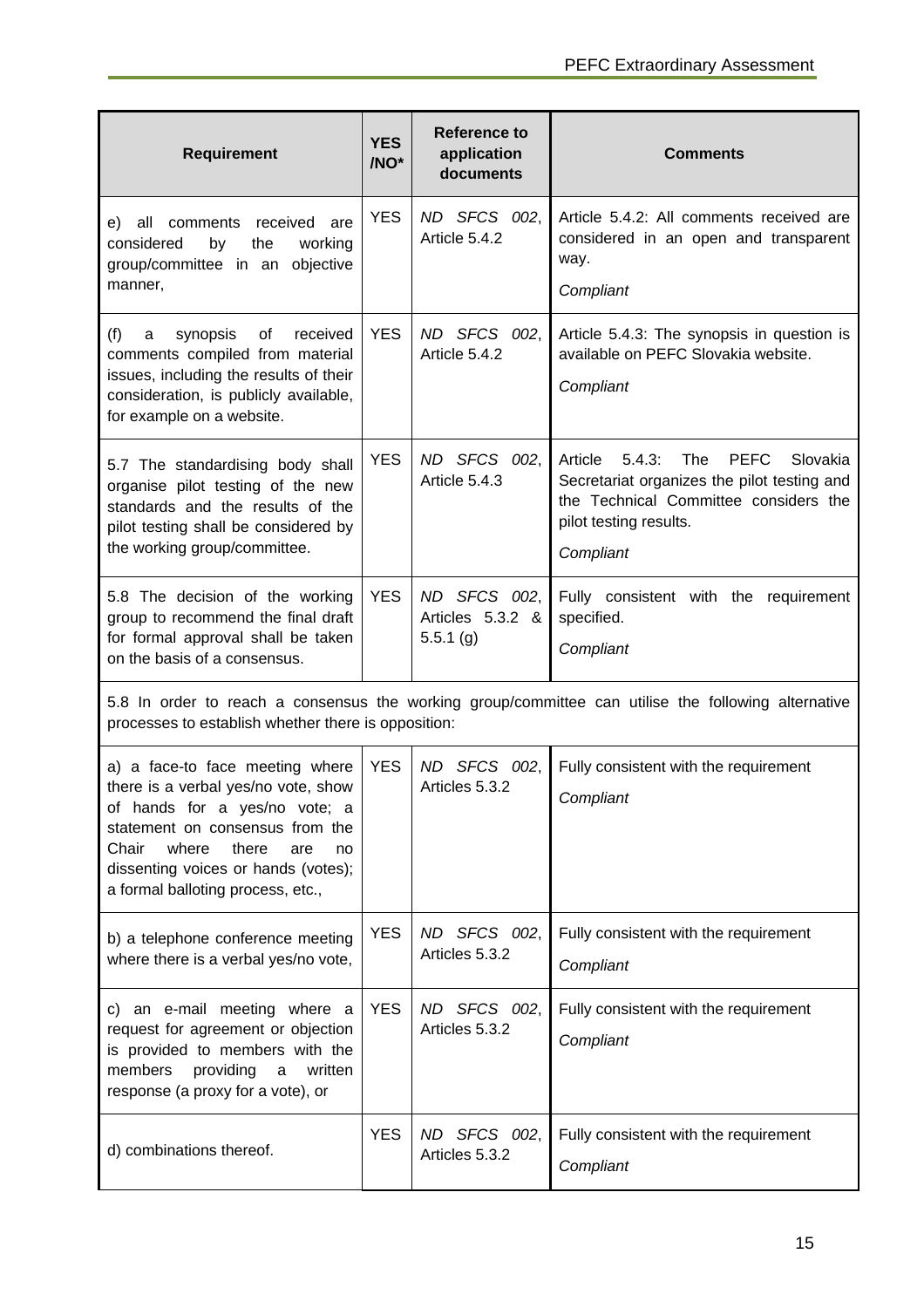| <b>Requirement</b>                                                                                                                                                                                                             | <b>YES</b><br>/NO* | <b>Reference to</b><br>application<br>documents               | <b>Comments</b>                                                                                                                                                                                                                                         |  |  |
|--------------------------------------------------------------------------------------------------------------------------------------------------------------------------------------------------------------------------------|--------------------|---------------------------------------------------------------|---------------------------------------------------------------------------------------------------------------------------------------------------------------------------------------------------------------------------------------------------------|--|--|
| 5.9 In the case of a negative vote which represents sustained opposition to any important part of the<br>concerned interests surrounding a substantive issue, the issue shall be resolved using the following<br>mechanism(s): |                    |                                                               |                                                                                                                                                                                                                                                         |  |  |
| a) discussion and negotiation on<br>disputed issue within<br>the<br>the<br>working group/committee in order<br>to find a compromise,                                                                                           | <b>YES</b>         | ND SFCS 002,<br>Articles 5.3.2                                | Fully consistent with the requirement<br>Compliant                                                                                                                                                                                                      |  |  |
| b) direct negotiation between the<br>stakeholder(s)<br>submitting<br>the<br>objection and stakeholders with<br>different views on the disputed<br>find<br>in<br>order<br>to<br>issue<br>a<br>compromise,                       | <b>YES</b>         | ND SFCS 002,<br>Articles 5.3.2                                | Fully consistent with the requirement<br>Compliant                                                                                                                                                                                                      |  |  |
| c) dispute resolution process.                                                                                                                                                                                                 | <b>YES</b>         | ND SFCS 002,<br>Articles 5.3.2<br>ND SFCS 004                 | The diagram on the last page of ND<br>SFCS 004<br>illustrates<br>dispute<br>the<br>resolution process: Secretariat approves<br>complaint and/or appeal, if approved ad<br>hoc Arbitral Comission is established to<br>deal with the issue.<br>Compliant |  |  |
| 5.10<br>Documentation<br>the<br><b>on</b><br>implementation of the standard-<br>setting process shall be made<br>publicly available.                                                                                           | <b>YES</b>         | ND SFCS 002,<br>5.2.1,<br><b>Articles</b><br>5.4, 5.5.1 & 5.6 | According to these articles, the relevant<br>documentation is made available on<br>PEFC Slovakia website.<br>Compliant                                                                                                                                  |  |  |
| 5.11 The standardising body shall<br>formally<br>approve<br>the<br>standards/normative<br>documents<br>based on evidence of consensus<br>reached<br>by<br>the<br>working<br>group/committee.                                   | <b>YES</b>         | ND SFCS 002,<br>Articles 5.5.1 &<br>5.5.2                     | The General Assembly of the PEFC<br>Slovakia makes the formal approval.<br>Compliant                                                                                                                                                                    |  |  |
| 5.12<br>The<br>formally<br>approved<br>standards/normative<br>documents<br>shall be published in a timely<br>and<br>made<br>publicly<br>manner<br>available.                                                                   | <b>YES</b>         | ND SFCS 002,<br>Article 5.6                                   | Article<br>5.6:<br>The<br><b>PEFC</b><br>Slovakia<br>Secretariat makes the documents publicly<br>available on its website.<br>Compliant                                                                                                                 |  |  |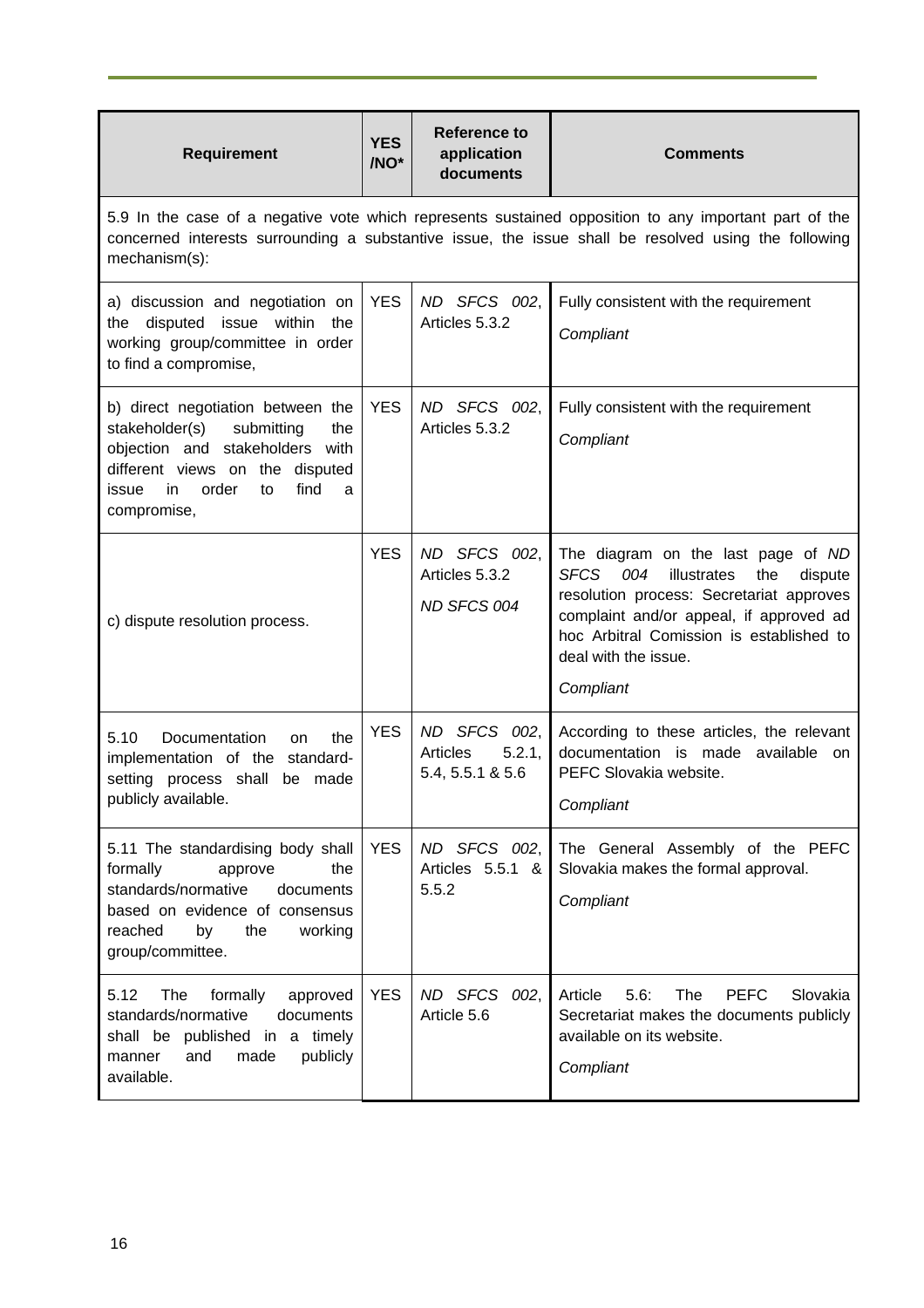| <b>Requirement</b>                                                                                                                                                                                                                                                          | <b>YES</b><br>/NO <sup>*</sup> | Reference to<br>application<br>documents          | <b>Comments</b>                                                                                               |
|-----------------------------------------------------------------------------------------------------------------------------------------------------------------------------------------------------------------------------------------------------------------------------|--------------------------------|---------------------------------------------------|---------------------------------------------------------------------------------------------------------------|
|                                                                                                                                                                                                                                                                             |                                | <b>Revisions of standards/normative documents</b> |                                                                                                               |
| 6.1<br>The<br>standards/normative<br>documents shall be reviewed and<br>revised at intervals that do not<br>exceed a five-year period. The<br>procedures for the revision of the<br>standards/normative<br>documents<br>shall follow those set out in chapter<br>5.         | <b>YES</b>                     | ND SFCS 002,<br>Section 6                         | Standards shall be reviewed and revised<br>at intervals that do not exceed a five-year<br>period<br>Compliant |
| 6.2 The revision shall define the<br>application date and transition date<br>of the revised standards/normative<br>documents.                                                                                                                                               | <b>YES</b>                     | ND SFCS<br>002.<br>Section 6                      | Fully consistent with the requirement<br>Compliant                                                            |
| 6.3 The application date shall not<br>exceed a period of one year from<br>the publication of the standard.<br>This is needed for the endorsement<br>of the revised standards/normative<br>documents, introducing the<br>changes, information dissemination<br>and training. | <b>YES</b>                     | ND SFCS 002,<br>Section 6                         | Fully consistent with the requirement<br>Compliant                                                            |
| 6.4 The transition date shall not<br>exceed a period of one year except<br>in justified exceptional<br>circumstances where the<br>implementation of the revised<br>standards /normative documents<br>requires a longer period.                                              | <b>YES</b>                     | ND SFCS 002,<br>Section 6                         | Fully consistent with the requirement<br>Compliant                                                            |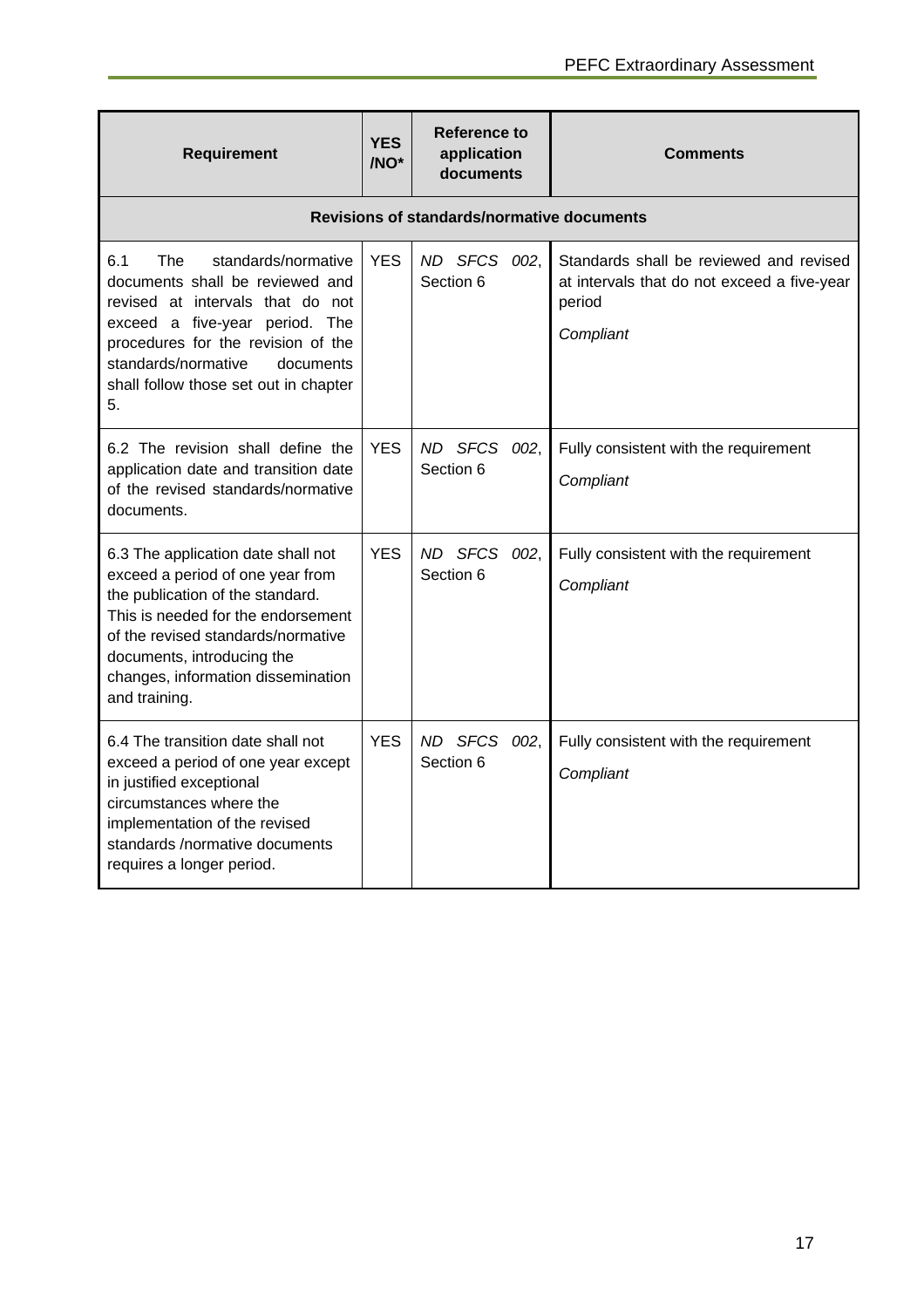# **3.2 PEFC ST 1002:2010 – Group Forest Management Certification – Requirements**

| <b>Question</b>                                                                                                                                                                                                                                                                                                                                                                                                                                    | <b>YES</b><br>/ NO* | <b>Reference to</b><br>system<br>documentation                     | <b>Comments</b>                                                                                                                                                                                                                                                                                                                                                                                                                                                                                     |
|----------------------------------------------------------------------------------------------------------------------------------------------------------------------------------------------------------------------------------------------------------------------------------------------------------------------------------------------------------------------------------------------------------------------------------------------------|---------------------|--------------------------------------------------------------------|-----------------------------------------------------------------------------------------------------------------------------------------------------------------------------------------------------------------------------------------------------------------------------------------------------------------------------------------------------------------------------------------------------------------------------------------------------------------------------------------------------|
|                                                                                                                                                                                                                                                                                                                                                                                                                                                    |                     | <b>General</b>                                                     |                                                                                                                                                                                                                                                                                                                                                                                                                                                                                                     |
| 4.1.2 In cases where a forest<br>certification<br>scheme<br>allows<br>an<br>individual forest owner to<br>be<br>covered by additional group or<br>individual<br>forest<br>management<br>the scheme shall<br>certifications,<br>ensure that non-conformity by the<br>forest owner identified under one<br>forest management certification is<br>addressed in any other<br>forest<br>certification<br>management<br>that<br>covers the forest owner. | <b>YES</b>          | <b>TD SFCS</b><br>1001:2009 8, 8.1                                 | <b>SFCS</b><br>includes<br>the<br>options<br>be<br>implemented in regional,<br>group<br>and<br>individual forest management unit levels.<br>However, only regional certification is<br>implemented due to the lack of interest to<br>the other certification levels. Thus the<br>requirement is not relevant, because FMUs<br>belong to one regional level certification.<br>Compliant                                                                                                              |
| <b>The</b><br>certification<br>4.1.4<br>forest<br>scheme shall define requirements<br>for an annual internal monitoring<br>programme that provides sufficient<br>confidence in the conformity of the<br>whole group organisation with the<br>sustainable<br>forest<br>management<br>standard.                                                                                                                                                      | <b>YES</b>          | TD SFCS 1002:<br>2009,<br>Articles<br>5.7.1 & 5.7.2                | Annual internal audits consist of self-<br>(5.7.2),<br>verification<br>assessments<br>οf<br>information from third parties (5.7.1)<br>Article 5.7.2: on-site assessment on a<br>statistically<br>representative<br>sample<br>containing 10% of certification participants<br>with the focus on owners with over 50<br>hectare of forests.<br>The management system requirements for<br>applicant require regular reviews of the<br>compliance of forest certification (Article<br>6.2)<br>Compliant |
|                                                                                                                                                                                                                                                                                                                                                                                                                                                    |                     | Functions and responsibilities of the group entity                 |                                                                                                                                                                                                                                                                                                                                                                                                                                                                                                     |
| responsibility of the group entity:                                                                                                                                                                                                                                                                                                                                                                                                                |                     |                                                                    | 4.2.1 The forest certification scheme shall define the following requirements for the function and                                                                                                                                                                                                                                                                                                                                                                                                  |
| c) To establish written procedures<br>for the management of the group<br>organisation;                                                                                                                                                                                                                                                                                                                                                             | <b>YES</b>          | TD SFCS 1002:<br>2009, Section 6                                   | The<br>section<br>outlines<br>the<br>minimal<br>and procedures<br>requirements<br>for the<br>management<br>system<br>of<br>the<br>group<br>organization.<br>Compliant                                                                                                                                                                                                                                                                                                                               |
| d) To keep records of:<br>entity<br>the<br>group<br>and<br>participants' conformity with the<br>requirements of the sustainable                                                                                                                                                                                                                                                                                                                    | <b>YES</b>          | <b>SFCS</b><br>1002:<br>TD.<br>2009, Article 6.5,<br>6.5.1 & 6.5.2 | Article 6.6: The Slovak Forest Certification<br>Scheme requires the group entity and<br>participants to establish, maintain<br>and<br>provide<br>evidence<br>οf<br>records<br>and                                                                                                                                                                                                                                                                                                                   |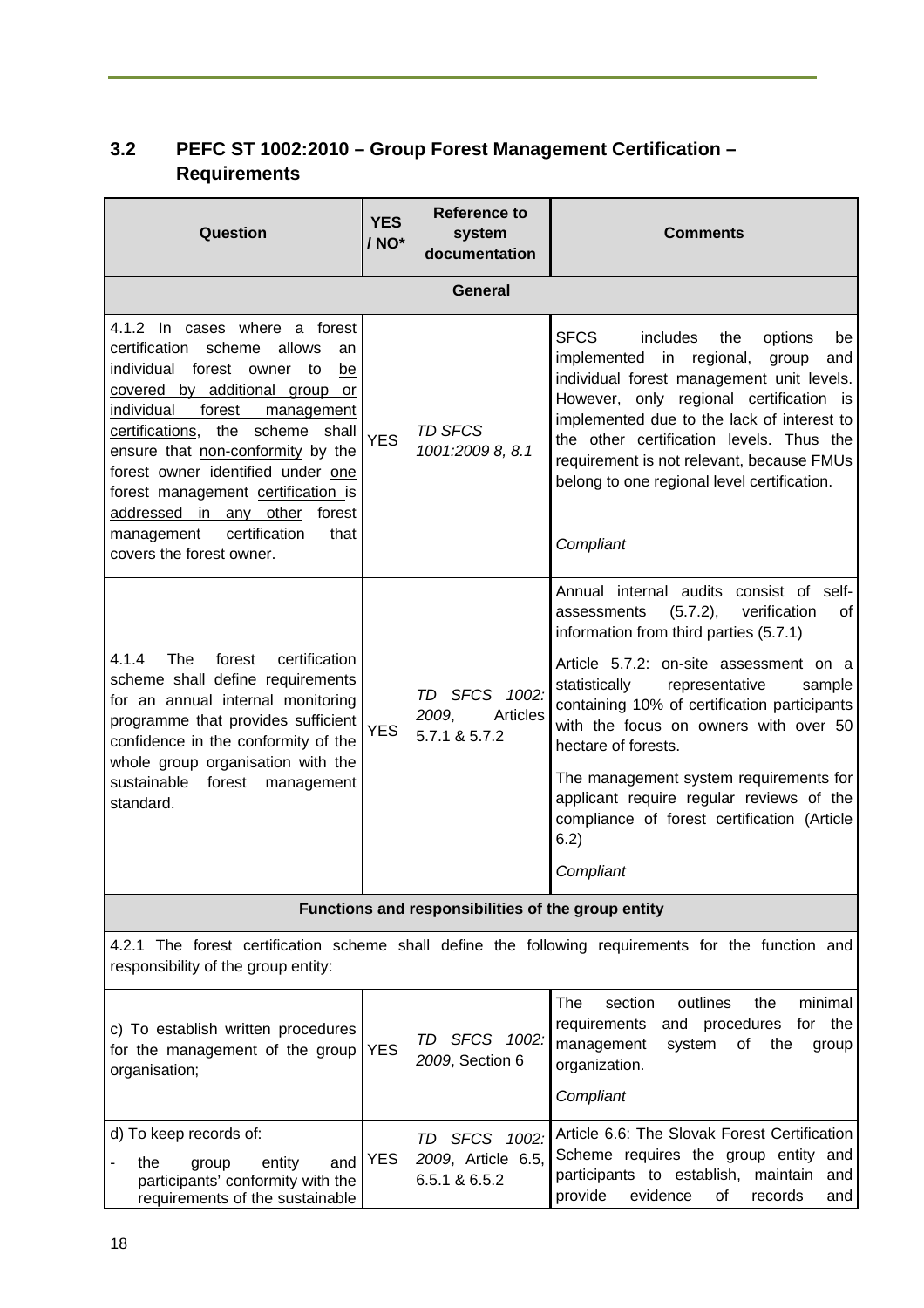| Question                                                                                                                                                                                                                            | <b>YES</b><br>/ NO* | <b>Reference to</b><br>system<br>documentation | <b>Comments</b>                                                                                                                                                |                                                                                                                                                                                                                                                                     |
|-------------------------------------------------------------------------------------------------------------------------------------------------------------------------------------------------------------------------------------|---------------------|------------------------------------------------|----------------------------------------------------------------------------------------------------------------------------------------------------------------|---------------------------------------------------------------------------------------------------------------------------------------------------------------------------------------------------------------------------------------------------------------------|
| forest management standard,<br>other<br>applicable<br>and<br>requirements of the<br>forest                                                                                                                                          |                     |                                                | documents of conformity<br>with its<br>all<br>requirements.                                                                                                    |                                                                                                                                                                                                                                                                     |
| certification scheme,<br>implementation<br>the<br>of<br>an                                                                                                                                                                          |                     |                                                | 6.5.1: Record concerning group entity and<br>participants's conformity.                                                                                        |                                                                                                                                                                                                                                                                     |
| internal monitoring programme,<br>its review and any preventive<br>and/or corrective actions taken;                                                                                                                                 |                     |                                                | 6.5.2: Record concerning different aspects<br>of the implementation of an international<br>monitoring program.                                                 |                                                                                                                                                                                                                                                                     |
|                                                                                                                                                                                                                                     |                     |                                                | The records should be maintained for at<br>least 5 years.                                                                                                      |                                                                                                                                                                                                                                                                     |
|                                                                                                                                                                                                                                     |                     |                                                | Compliant                                                                                                                                                      |                                                                                                                                                                                                                                                                     |
|                                                                                                                                                                                                                                     |                     |                                                | Article 5.5. states that forest owners<br>participate in regional certification<br>on<br>contractual basis                                                     |                                                                                                                                                                                                                                                                     |
| e) To establish connections with all<br>participants based on a written<br>agreement which shall include the                                                                                                                        |                     |                                                |                                                                                                                                                                | Association<br>participate<br>through<br>the<br>decisions<br>made<br>by<br>their<br>executive<br>bodies                                                                                                                                                             |
| participants' commitment to comply<br>with<br>the<br>sustainable<br>forest<br>management standard. The group<br>entity shall have a written contract<br>or other written agreement with all                                         |                     |                                                | Bodies managing forests shall include a<br>permission of the forest owners as part of<br>their application to regional certification (on<br>contractual basis) |                                                                                                                                                                                                                                                                     |
| participants covering the right of the<br>group entity to implement and<br>enforce<br>corrective<br>any<br>or<br>preventive measures, and to initiate<br>the exclusion of any participant<br>from the scope of certification in the | <b>YES</b>          |                                                | <b>TD</b><br><b>SFCS</b><br>2009, Articles 5.5,<br>5.6 & 5.9,                                                                                                  | Article 5.6 states that the application for<br>the participation in any regional or group<br>cortication scheme, among others, should<br>include:                                                                                                                   |
| event of non-conformity with the<br>sustainable<br>forest management<br>standard;<br>Note:<br>The<br>requirements<br>for                                                                                                            |                     |                                                |                                                                                                                                                                | $1002$ : (Article 5.6(c)) the voluntary commitment to<br>the fulfillment of conditions which comply<br><b>PEFC</b><br>objectives<br>with<br>program<br>in I<br>sustainable forest management;                                                                       |
| "participant's<br>commitment"<br>and<br>"written contract or other written<br>agreement with all participants" can<br>satisfied<br>also<br>be<br>by<br>the                                                                          |                     |                                                | (Article 5.6(d)) mandate for the authorized<br>representative<br>of<br>forest<br>owners<br>associations.                                                       |                                                                                                                                                                                                                                                                     |
| оf<br>commitment<br>and<br>written<br>of<br>the<br>forest<br>agreement<br>owners/managers'<br>association,                                                                                                                          | can<br>its          |                                                |                                                                                                                                                                | The mandate is given in written contract<br>(103 contracts signed in October 2013)                                                                                                                                                                                  |
| where<br>the<br>association<br>demonstrate that it has a legal<br>mandate<br>the<br>to<br>represent<br>where<br>participants<br>and<br>commitment and the terms<br>and<br>conditions of the contract<br>are<br>enforceable.         |                     |                                                |                                                                                                                                                                | (Article 5.9) forest owner/manager shall<br>submit<br>$\mathsf{a}$<br>complete<br>application<br>for<br>in regional certification<br>participation<br>Issuance of confirmation on participation in<br>the regional certification establishes a<br>contractual basis |
|                                                                                                                                                                                                                                     |                     |                                                | Compliant<br>Application<br>regional<br>certification,<br>to                                                                                                   |                                                                                                                                                                                                                                                                     |
|                                                                                                                                                                                                                                     |                     |                                                | issuance of confirmation of participation                                                                                                                      |                                                                                                                                                                                                                                                                     |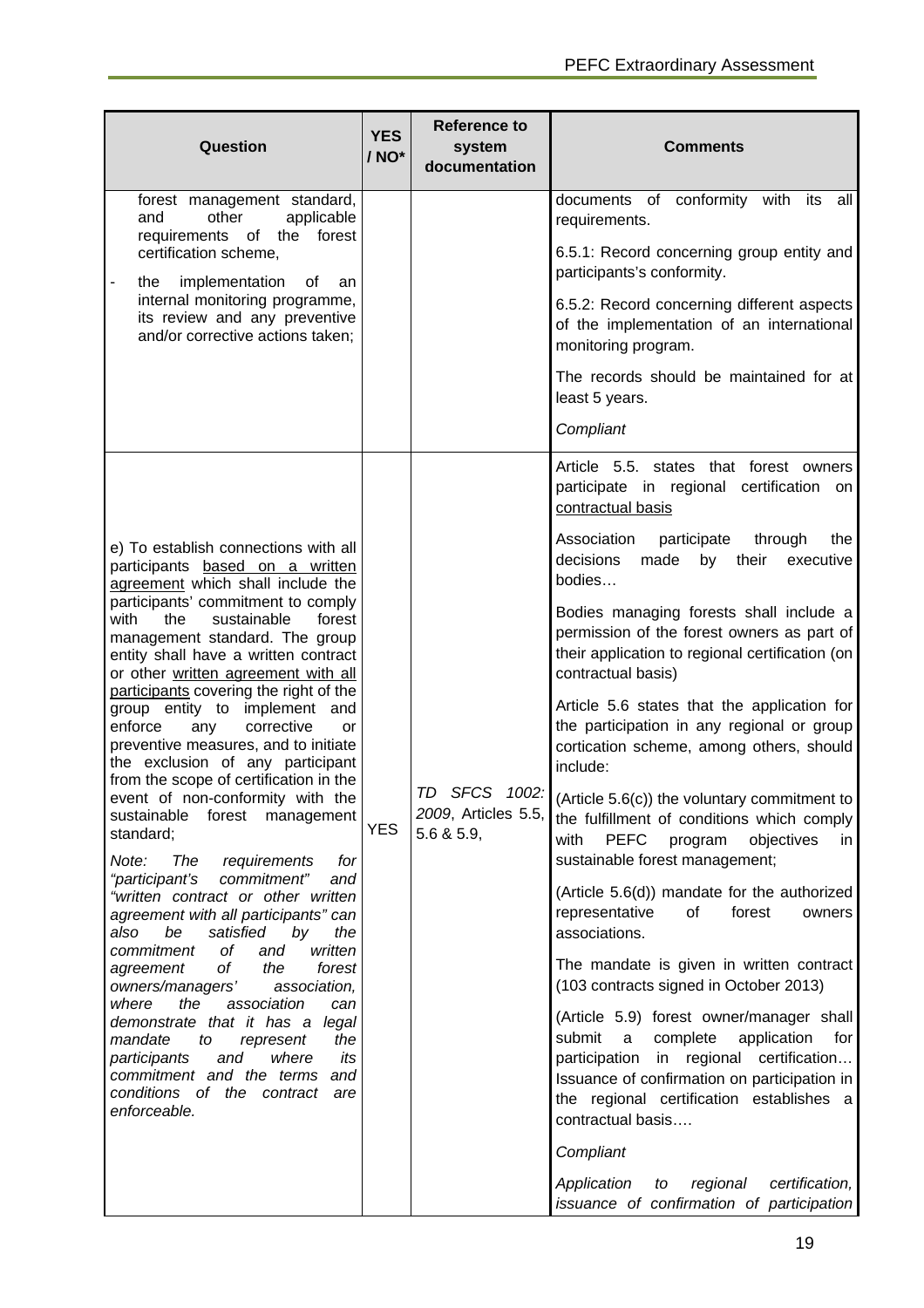| <b>Question</b>                                                                                                                                                                                                                                                | <b>YES</b><br>/ NO* | Reference to<br>system                  | <b>Comments</b>                                                                                                                                                                                      |
|----------------------------------------------------------------------------------------------------------------------------------------------------------------------------------------------------------------------------------------------------------------|---------------------|-----------------------------------------|------------------------------------------------------------------------------------------------------------------------------------------------------------------------------------------------------|
|                                                                                                                                                                                                                                                                |                     | documentation                           |                                                                                                                                                                                                      |
|                                                                                                                                                                                                                                                                |                     |                                         | and mandate contracts and documentation<br>requirements provide adequate evidence<br>demonstrate that participation to<br>to<br>regional certification is based on written,<br>documented contracts. |
| g) To provide all participants with<br>information and guidance required<br>for the effective implementation of<br>the sustainable forest management   YES<br>standard and other<br>applicable<br>requirements<br>of<br>the<br>forest<br>certification scheme; |                     | SFCS 1002:<br>TD.<br>2009, Articles 6.2 | Article 6.2: Providing all participants with<br>information and guidance as specified in<br>PEFC requirement 4.2.1 (g)<br>is the<br>responsibility of the applicant.<br>Compliant                    |

# **3.3 PEFC ST 1003:2010 – Sustainable Forest Management - Requirements**

| Question                                                                                                                                                                                                                                                                                                                  | <b>YES</b><br>/ NO* | <b>Reference to</b><br>scheme<br>documentation | <b>Comments</b>                       |                                                                                                                                                                           |  |                                                                                                                                                                             |  |  |  |  |  |  |                                                                                                                                                                                                                                                                                                                                             |  |  |                                                                                                                                                                                                                                                                                   |  |  |  |  |  |  |  |  |  |  |  |  |  |  |
|---------------------------------------------------------------------------------------------------------------------------------------------------------------------------------------------------------------------------------------------------------------------------------------------------------------------------|---------------------|------------------------------------------------|---------------------------------------|---------------------------------------------------------------------------------------------------------------------------------------------------------------------------|--|-----------------------------------------------------------------------------------------------------------------------------------------------------------------------------|--|--|--|--|--|--|---------------------------------------------------------------------------------------------------------------------------------------------------------------------------------------------------------------------------------------------------------------------------------------------------------------------------------------------|--|--|-----------------------------------------------------------------------------------------------------------------------------------------------------------------------------------------------------------------------------------------------------------------------------------|--|--|--|--|--|--|--|--|--|--|--|--|--|--|
| 5.1.11 Conversion of forests to<br>other types of land use, including<br>conversion of primary forests to<br>forest plantations, shall not occur<br>unless in justified circumstances<br>where the conversion:<br>is in compliance with national<br>a)                                                                    | <b>YES</b>          |                                                |                                       | lands.<br>forest land protection.<br>planning.<br>territorial<br>specifies:<br>SFCS 1003:2009.<br>Indicators 1.1.2 &<br>1.1.3<br>(1)<br>forests, only where the competent |  | 1.1.2: Existence of legal and directive<br>framework for the protection of forest<br>1.1.3: Observation of the principles of<br>Reference to appropriate legislations - Act |  |  |  |  |  |  |                                                                                                                                                                                                                                                                                                                                             |  |  |                                                                                                                                                                                                                                                                                   |  |  |  |  |  |  |  |  |  |  |  |  |  |  |
| and regional policy and<br>legislation relevant for land use<br>and forest management and is<br>a result of national or regional<br>land-use planning governed by<br>a governmental or other official<br>authority including consultation<br>with materially and directly<br>interested persons and<br>organisations; and |                     |                                                |                                       |                                                                                                                                                                           |  |                                                                                                                                                                             |  |  |  |  |  |  |                                                                                                                                                                                                                                                                                                                                             |  |  | 326/2005 on Forests and Decree 12/2009<br>on the projection of forest lands in<br>Especially<br>the<br>conditions the § 5 of the Act 326/2005<br>of the principle of protection of forest land:<br>forest land can be used for purposes<br>other than to fulfill the functions of |  |  |  |  |  |  |  |  |  |  |  |  |  |  |
| b)<br>entails a small proportion of<br>forest type; and                                                                                                                                                                                                                                                                   |                     |                                                |                                       |                                                                                                                                                                           |  |                                                                                                                                                                             |  |  |  |  |  |  |                                                                                                                                                                                                                                                                                                                                             |  |  |                                                                                                                                                                                                                                                                                   |  |  |  |  |  |  |  |  |  |  |  |  |  |  |
| does not have negative impacts<br>c)<br>on threatened (including<br>vulnerable, rare or endangered)<br>forest ecosystems, culturally<br>and socially significant areas,<br>important habitats of<br>threatened species or other<br>protected areas; and                                                                   |                     |                                                |                                       |                                                                                                                                                                           |  |                                                                                                                                                                             |  |  |  |  |  |  | the state administration bodies,<br>decides on the temporary or<br>permanent withdrawal from<br>performing the functions of forests<br>(hereinafter "exemption"), or restricts<br>the use of the forests on it ("the<br>restriction of the use"). The exclusion<br>or limitation of use can occur only in<br>necessary and justified cases, |  |  |                                                                                                                                                                                                                                                                                   |  |  |  |  |  |  |  |  |  |  |  |  |  |  |
| d)<br>makes a contribution to long-                                                                                                                                                                                                                                                                                       |                     |                                                | particularly where the role of social |                                                                                                                                                                           |  |                                                                                                                                                                             |  |  |  |  |  |  |                                                                                                                                                                                                                                                                                                                                             |  |  |                                                                                                                                                                                                                                                                                   |  |  |  |  |  |  |  |  |  |  |  |  |  |  |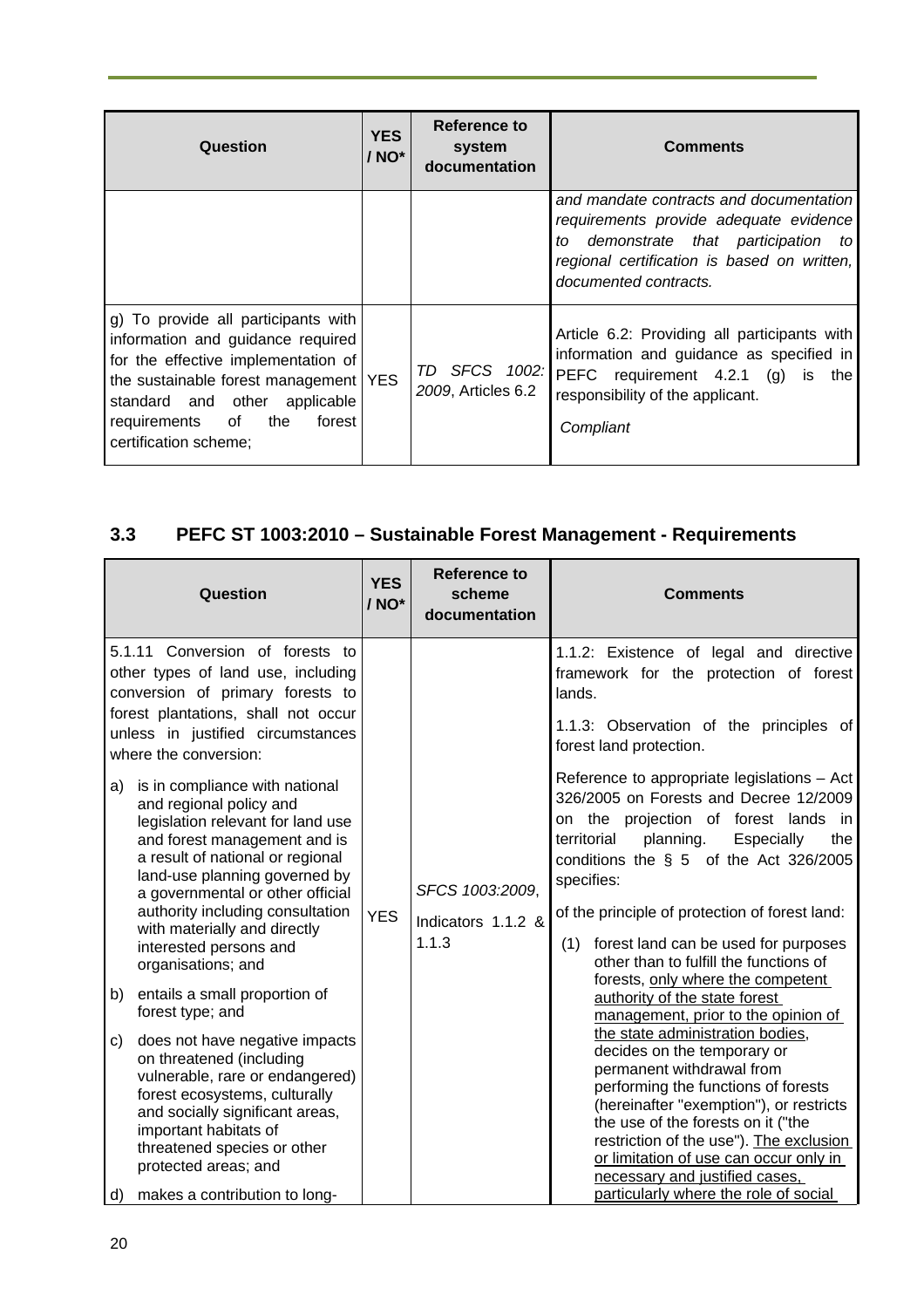| Question                                                                                                                                                           | <b>YES</b><br>/ NO* | <b>Reference to</b><br>scheme<br>documentation | <b>Comments</b>                                                                                                                                                                                                                                                                                                                                                                                |
|--------------------------------------------------------------------------------------------------------------------------------------------------------------------|---------------------|------------------------------------------------|------------------------------------------------------------------------------------------------------------------------------------------------------------------------------------------------------------------------------------------------------------------------------------------------------------------------------------------------------------------------------------------------|
| term conservation, economic,<br>and social benefits.                                                                                                               |                     |                                                | for other uses of forest lands and<br>economic development cannot be<br>ensured any other way.                                                                                                                                                                                                                                                                                                 |
|                                                                                                                                                                    |                     |                                                | When forest land is used for<br>(2)<br>purposes other than to fulfill the<br>functions of forests, this land shall:                                                                                                                                                                                                                                                                            |
|                                                                                                                                                                    |                     |                                                | a) be protected, especially in<br>protective forests (§ 13) and in<br>special purpose forests (§ 14),                                                                                                                                                                                                                                                                                          |
|                                                                                                                                                                    |                     |                                                | b) be used only at indispensable area<br>and shall not disturb the integrity of<br>the forest,                                                                                                                                                                                                                                                                                                 |
|                                                                                                                                                                    |                     |                                                | c) not restrict the use of the functions<br>of the surrounding forest,                                                                                                                                                                                                                                                                                                                         |
|                                                                                                                                                                    |                     |                                                | d) where practical and technically<br>feasible, cleared of organic-mineral<br>surface horizons of the soil and these<br>should be effectively used,                                                                                                                                                                                                                                            |
|                                                                                                                                                                    |                     |                                                | e) re-cultivated, after its use for other<br>purposes,                                                                                                                                                                                                                                                                                                                                         |
|                                                                                                                                                                    |                     |                                                | f) divided by placing lines in the<br>forest so that the extent of wind<br>threats was minimised.                                                                                                                                                                                                                                                                                              |
|                                                                                                                                                                    |                     |                                                | These are fully consistent with the PEFC<br>requirement $5.1.11(a) - (d)$ .                                                                                                                                                                                                                                                                                                                    |
|                                                                                                                                                                    |                     |                                                | Moreover,<br>the<br>Act 24/2006<br>the<br>on<br>Assessment<br>of<br>Environmental<br><b>Impacts</b><br>deals<br>with<br>the<br>of<br>the<br>assessment<br>interference with ecosystems and socially<br>important forests<br>Compliant                                                                                                                                                          |
|                                                                                                                                                                    |                     |                                                | 2.4.1: Existence of list of permitted                                                                                                                                                                                                                                                                                                                                                          |
| 5.2.9 The WHO Type 1A and 1B<br>pesticides and other highly toxic<br>pesticides shall be prohibited,<br>except where no other viable                               |                     |                                                | chemical preparation with given effects<br>and procedure for their application and<br>effects in accordance with valid norms of<br>EU, including mechanisms<br>for<br>their<br>revision.                                                                                                                                                                                                       |
| alternative is available.<br>Note: Any exception to the usage of<br>WHO Type 1A and 1B pesticides<br>shall be defined by a specific forest<br>management standard. | <b>YES</b>          | SFCS 1003:2009,<br>Indicator 2.4.1             | The PEFC Slovakia through its website<br>publishes for the forest owners a List of<br>Allowed Chemical Substances for the use<br>in forestry which does not contain any<br>WHO Type 1A & 1B chemicals. It can be<br>mentioned<br>here<br>that<br>the<br>chemical<br>substances themselves are selected from<br>the List of Authorized Plant Protection<br>Products and Other Products that the |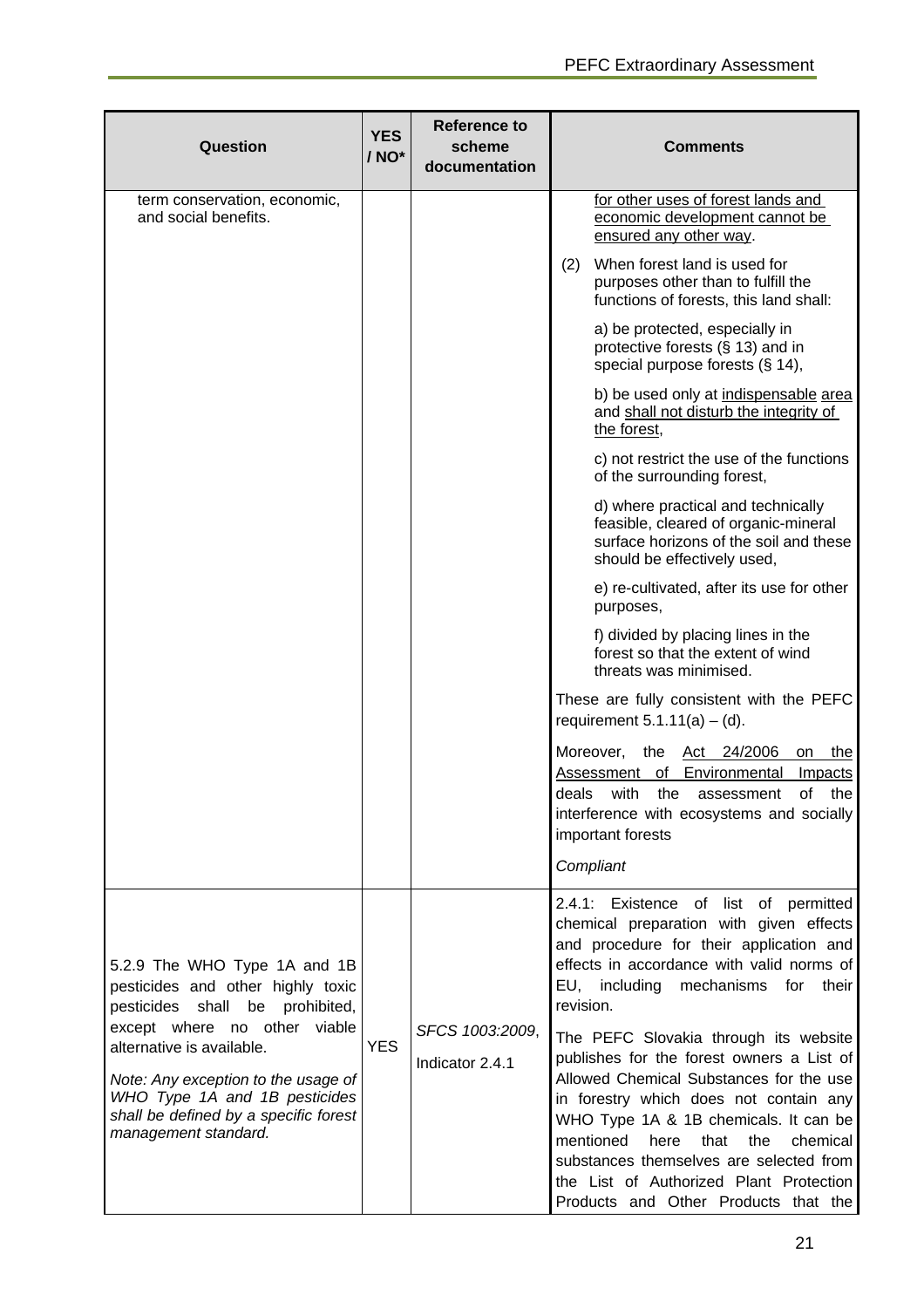| Question                                                                                                                                                                                                                                                                                                                                | <b>YES</b><br>/ NO* | Reference to<br>scheme<br>documentation | <b>Comments</b>                                                                                                                                                                                                                                                                                                                                                                                                                     |
|-----------------------------------------------------------------------------------------------------------------------------------------------------------------------------------------------------------------------------------------------------------------------------------------------------------------------------------------|---------------------|-----------------------------------------|-------------------------------------------------------------------------------------------------------------------------------------------------------------------------------------------------------------------------------------------------------------------------------------------------------------------------------------------------------------------------------------------------------------------------------------|
|                                                                                                                                                                                                                                                                                                                                         |                     |                                         | Slovak Central Controlling and Testing<br>Institute in Agriculture publishes at least<br>once a year in the Official Bulletin of the<br>Ministry of Agriculture of Slovakia. This list<br>with<br>the<br>complies<br>prohibitions<br>and<br>limitations imposed by different relevant<br>international agreements.                                                                                                                  |
|                                                                                                                                                                                                                                                                                                                                         |                     |                                         | Compliant                                                                                                                                                                                                                                                                                                                                                                                                                           |
| 5.2.10<br>Pesticides,<br>such<br>as<br>chlorinated hydrocarbons whose<br>derivates remain biologically active                                                                                                                                                                                                                           |                     |                                         | The Slovak law prohibits the use of<br>Stockholm<br>pesticidies<br>covered<br>the<br>Convention<br>Persistent<br>Organic<br>on<br>Pollutants as well as by the Rotterdam<br>Convention.                                                                                                                                                                                                                                             |
| and accumulate in the food chain<br>beyond their intended use, and any<br>pesticides banned by international<br>agreement, shall be prohibited.<br>"pesticides<br>Note:<br>banned<br>by<br>international<br>agreements"<br>are<br>the<br>defined<br>in<br>Stockholm<br>Convention on Persistent Organic<br>Pollutants 2001, as amended. | <b>YES</b>          | SFCS 1003:2009,<br>Indicator 2.4.1      | Moreover, the plant protection products in<br>Slovakia are subject to strict regulations in<br>with<br>different<br>relevant<br>accordance<br>European Union (EU) regulations<br>Directive 91/414/EEC & EC Regulation<br>1107/2009 ( both on placing of plant<br>protection products on market), Directive<br>2009/128/EC (on community action to<br>achieve sustainable pesticide use) and<br>Slovak Act 405/2011 (on plant care). |
|                                                                                                                                                                                                                                                                                                                                         |                     |                                         | Complies                                                                                                                                                                                                                                                                                                                                                                                                                            |
|                                                                                                                                                                                                                                                                                                                                         |                     |                                         | 2.4.4: Keeping records on pesticides<br>application according to actual approved<br>lists,<br>observance<br>Οf<br>documented<br>procedures in using pesticides, their rests<br>and packages,                                                                                                                                                                                                                                        |
| 5.2.11 The use of pesticides shall<br>follow the instructions given by the<br>producer<br>pesticide<br>and<br>be<br>implemented<br>with<br>proper                                                                                                                                                                                       | <b>YES</b>          | SFCS 1003:2009,<br>Indicator 2.4.4      | The forest managers/forest owners are<br>required to keep and provide, when asked,<br>the record on the kind of chemical, unit of<br>spatial forest<br>arrangement,<br>date<br>$\circ$ f<br>application, applied amount and treated<br>area in hectare.                                                                                                                                                                             |
| equipment and training.                                                                                                                                                                                                                                                                                                                 |                     |                                         | Moreover, the Slovak Act 405/2011, § 8<br>requires<br>the<br>follow<br>users<br>to<br>the<br>manufacturers'<br>instructions,<br>while<br>Act<br>67/2010 requires the entities placing<br>pesticides on market to provide the user<br>guidelines.<br>Compliant                                                                                                                                                                       |
| 5.4.2 Forest management planning,                                                                                                                                                                                                                                                                                                       | <b>YES</b>          | SFCS 1003:2009,                         | 1.2.3: Management of all forest lands                                                                                                                                                                                                                                                                                                                                                                                               |
| inventory and mapping of forest                                                                                                                                                                                                                                                                                                         |                     |                                         | according to FMP or the projects of care                                                                                                                                                                                                                                                                                                                                                                                            |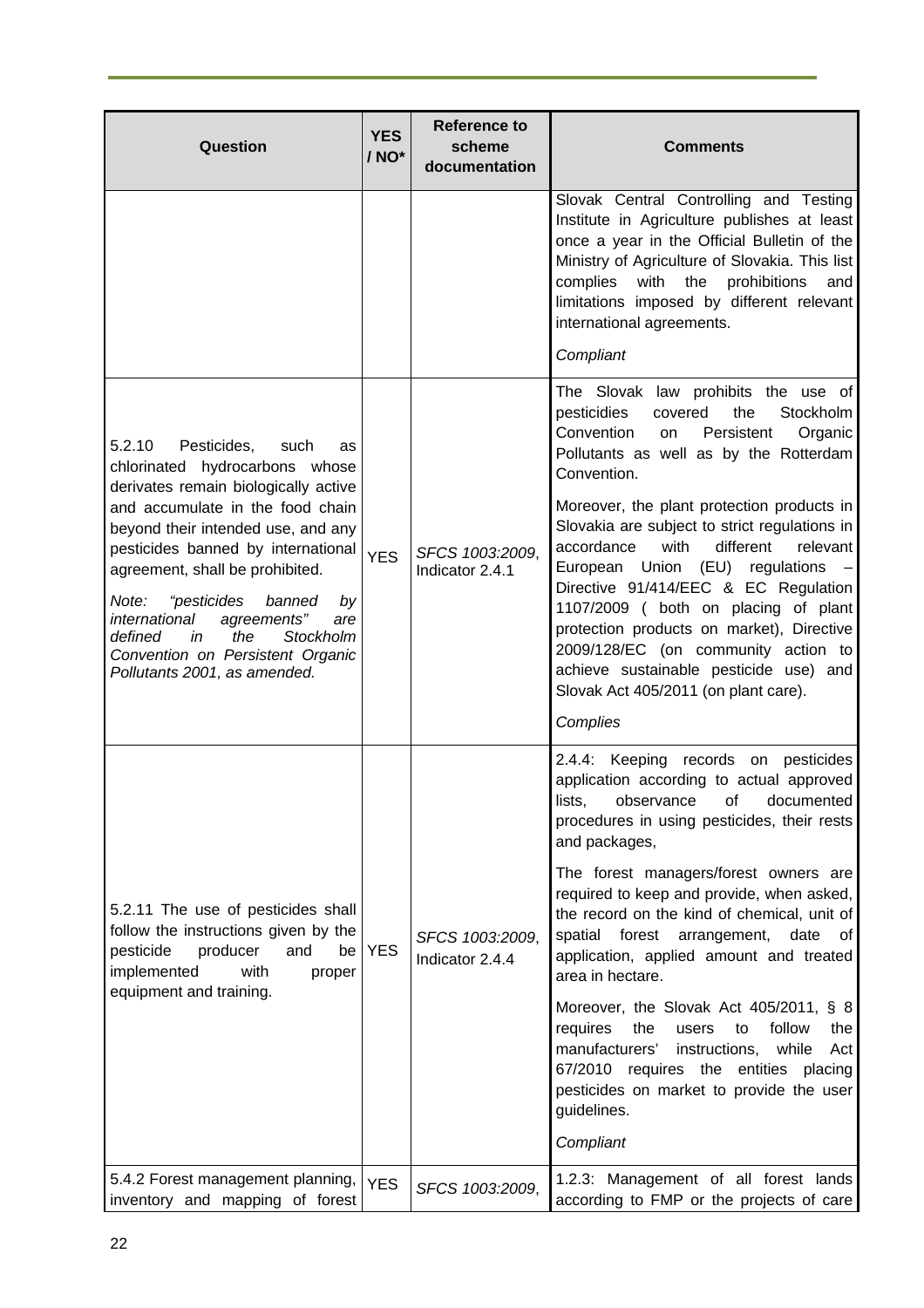| Question                                                                                                                                                                                                                                                                      | <b>YES</b><br>/ NO* | <b>Reference to</b><br>scheme<br>documentation | <b>Comments</b>                                                                                                                                                                                                                                                                                                                                                                                                                                                                                               |  |  |  |  |  |  |                                                                                                                                                                                                                                                                                                      |
|-------------------------------------------------------------------------------------------------------------------------------------------------------------------------------------------------------------------------------------------------------------------------------|---------------------|------------------------------------------------|---------------------------------------------------------------------------------------------------------------------------------------------------------------------------------------------------------------------------------------------------------------------------------------------------------------------------------------------------------------------------------------------------------------------------------------------------------------------------------------------------------------|--|--|--|--|--|--|------------------------------------------------------------------------------------------------------------------------------------------------------------------------------------------------------------------------------------------------------------------------------------------------------|
| resources shall identify, protect<br>and/or<br>ecologically<br>conserve<br>important forest areas containing<br>significant concentrations of:                                                                                                                                |                     | Indicator 1.2.3                                | about forest land - FMP, forestry maps are<br>elaborated for all forest lands including<br>lands fulfilling specific and acknowledge<br>nationwide environmental and protective<br>functions.                                                                                                                                                                                                                                                                                                                 |  |  |  |  |  |  |                                                                                                                                                                                                                                                                                                      |
| protected, rare, sensitive or<br>a)<br>representative<br>forest<br>ecosystems such as riparian<br>areas and wetland biotopes;<br>b)<br>containing<br>endemic<br>areas<br>habitats<br>species<br>and<br>0f<br>threatened species, as defined<br>in recognised reference lists; |                     |                                                |                                                                                                                                                                                                                                                                                                                                                                                                                                                                                                               |  |  |  |  |  |  | The Slovak Act 326/2005 on Forests, Act<br>543/2002 on Nature and<br>Landscape<br>Protection, and Decree 453/2006<br>on<br>Forest Management and Nature Protection<br>govern the process of forest management<br>planning, inventory and mapping, and the<br>protection and conservation of forests. |
| endangered<br>protected<br>c)<br>or<br>genetic in situ resources;                                                                                                                                                                                                             |                     |                                                | More specifically:<br>Act 326/2005,                                                                                                                                                                                                                                                                                                                                                                                                                                                                           |  |  |  |  |  |  |                                                                                                                                                                                                                                                                                                      |
| and taking into account<br>d)<br>regionally<br>globally,<br>and<br>significant<br>nationally<br>large<br>landscape areas with natural<br>distribution and abundance of                                                                                                        |                     |                                                |                                                                                                                                                                                                                                                                                                                                                                                                                                                                                                               |  |  |  |  |  |  | §14: protecting ecologically<br>important forest<br>§36: professional forest<br>management                                                                                                                                                                                                           |
| naturally occurring species.<br>Note: This does not necessarily<br>exclude<br>forest<br>management<br>activities that do not damage<br>biodiversity<br>values<br>those<br>οf<br>biotopes.                                                                                     |                     |                                                | §38: forest management<br>Act 543/2002,<br>§6: protection of habitats<br>§7: protection of natural species<br>composition of ecosystems<br>§17: protected areas & their buffer<br>zones<br>Decree 453/2006,<br>§12: protected forests<br>§13: forest for conservation of<br>genetic resources<br>Also, the Slovak Working Procedures for<br>Forest Management No. 455/2009-710<br>provides directives for mapping the forest<br>resources and the development of special<br>purpose forest maps.<br>Compliant |  |  |  |  |  |  |                                                                                                                                                                                                                                                                                                      |
| 5.4.3 Protected and endangered<br>plant and animal species shall not<br>for<br>exploited<br>commercial<br>be<br>Where<br>purposes.<br>necessary,<br>measures shall be taken for their<br>protection and, where relevant, to<br>increase their population.                     | <b>YES</b>          | SFCS 1003:2009,<br>Indicators 4.7.3 &<br>4.7.4 | 4.7.3: Keeping written documentation on<br>endangered<br>occurrence<br>of<br>the<br>and<br>protected plant and animal species.<br>4.7.4: Observance of the requirements of<br>approved programmes of preservation or<br>programmes of care about protected<br>species of plants and animals in forests,                                                                                                                                                                                                       |  |  |  |  |  |  |                                                                                                                                                                                                                                                                                                      |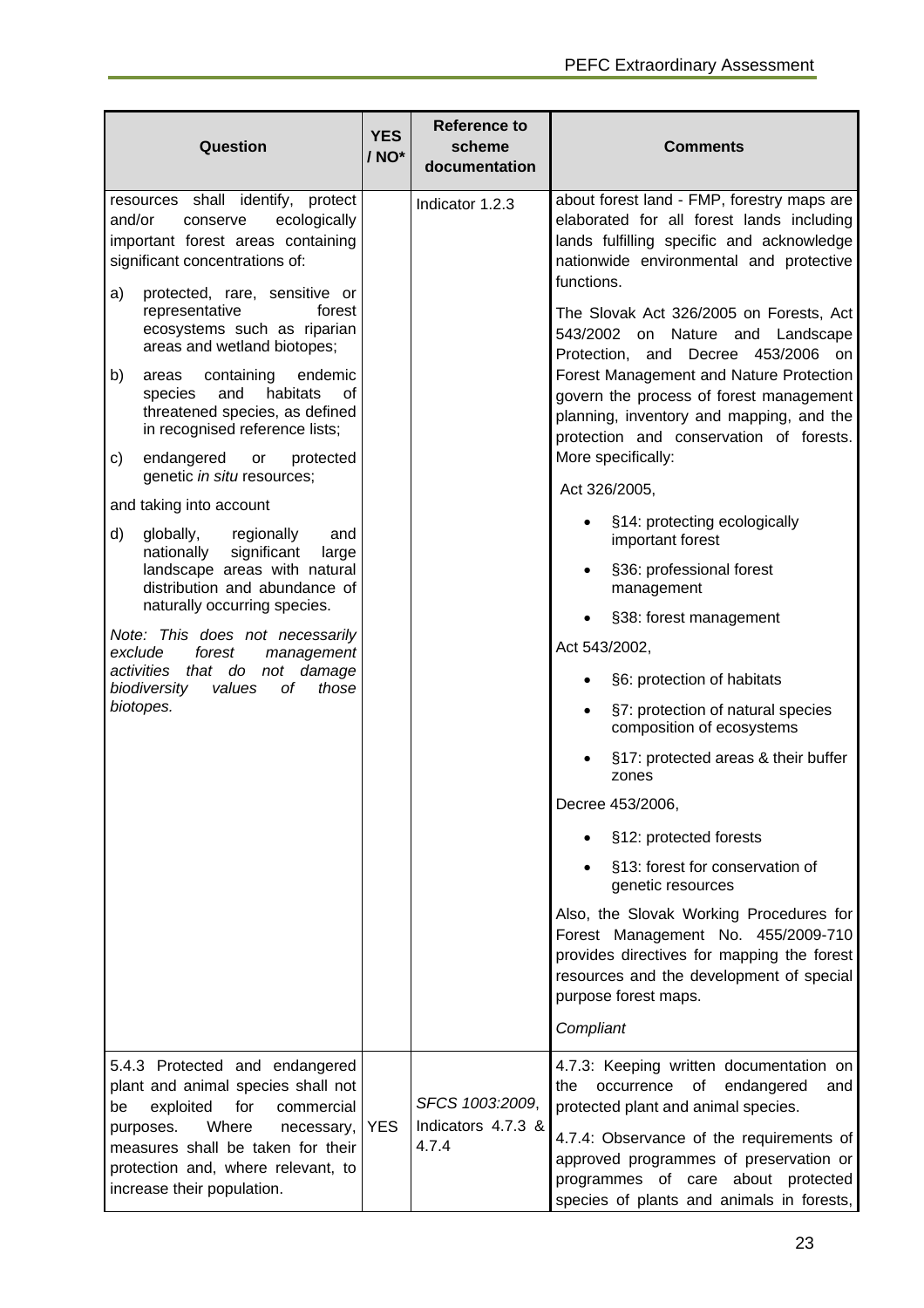| Question                                                                                                                                                                                                                                                                                                                                                                                                                                                                                                                                                                                                                                                                                                                                                                                                                                                                                               | <b>YES</b><br>/ NO* | <b>Reference to</b><br>scheme<br>documentation | <b>Comments</b>                                                                                                                                                                                                                                                               |
|--------------------------------------------------------------------------------------------------------------------------------------------------------------------------------------------------------------------------------------------------------------------------------------------------------------------------------------------------------------------------------------------------------------------------------------------------------------------------------------------------------------------------------------------------------------------------------------------------------------------------------------------------------------------------------------------------------------------------------------------------------------------------------------------------------------------------------------------------------------------------------------------------------|---------------------|------------------------------------------------|-------------------------------------------------------------------------------------------------------------------------------------------------------------------------------------------------------------------------------------------------------------------------------|
|                                                                                                                                                                                                                                                                                                                                                                                                                                                                                                                                                                                                                                                                                                                                                                                                                                                                                                        |                     |                                                | including their biotopes.                                                                                                                                                                                                                                                     |
|                                                                                                                                                                                                                                                                                                                                                                                                                                                                                                                                                                                                                                                                                                                                                                                                                                                                                                        |                     |                                                | The Slovak Act 543/2002 (on Nature and<br>Landscape Protection), §34 & §35 prohibit<br>the sale and exchange of protected and<br>endangered plant and animal species.                                                                                                         |
|                                                                                                                                                                                                                                                                                                                                                                                                                                                                                                                                                                                                                                                                                                                                                                                                                                                                                                        |                     |                                                | Compliant                                                                                                                                                                                                                                                                     |
| 5.4.7 Genetically-modified<br>trees<br>shall not be used.<br>Note: The restriction on the usage<br>of genetically-modified trees has<br>been adopted based on<br>the                                                                                                                                                                                                                                                                                                                                                                                                                                                                                                                                                                                                                                                                                                                                   |                     |                                                | 4.4.3: Observance of the principles of the<br>use of reproduction material in forest<br>reforestation<br>regeneration<br>and<br>from<br>approved reproduction sources, keeping<br>records on the origin of reproduction<br>material in reforestation                          |
| Precautionary<br>Principle.<br>Until<br>scientific<br>enough<br>data<br>on<br>genetically-modified trees indicates                                                                                                                                                                                                                                                                                                                                                                                                                                                                                                                                                                                                                                                                                                                                                                                     | <b>YES</b>          | SFCS 1003:2009,<br>Indicator 4.4.3             | The Slovak Act 138/2010 on Forest<br>Reproduction Material does not allow the<br>use of genetically modified trees.                                                                                                                                                           |
| that impacts on human and animal<br>health and the environment are<br>equivalent to, or more positive than,<br>presented<br>those<br>by<br>trees<br>genetically improved by traditional<br>methods, no genetically-modified<br>trees will be used.                                                                                                                                                                                                                                                                                                                                                                                                                                                                                                                                                                                                                                                     |                     |                                                | There is a discrepancy in referencing the<br>Act in question.<br>the<br>legislative<br>In<br>framework section given in connection to<br>Indicator 4.4.3, the No. of Slovak Act on<br>Forest Reproduction is mentioned as<br>217/2004.                                        |
|                                                                                                                                                                                                                                                                                                                                                                                                                                                                                                                                                                                                                                                                                                                                                                                                                                                                                                        |                     |                                                | Compliant                                                                                                                                                                                                                                                                     |
| 5.6.4 Forest management activities<br>shall be conducted in recognition of<br>the established framework of legal,<br>customary and traditional rights<br>such as outlined in ILO 169 and the<br>UN Declaration on the Rights of<br>Indigenous Peoples, which shall<br>not be infringed upon without the<br>free, prior and informed consent of<br>the holders of the rights, including<br>provision of compensation<br>the<br>where applicable. Where the extent<br>of rights is not yet resolved or is in<br>dispute there are processes for just<br>and fair resolution. In such cases<br>forest managers shall, in the<br>provide<br>meaningful<br>interim,<br>opportunities for parties to be<br>engaged in forest management<br>decisions whilst<br>respecting<br>the<br>roles<br>processes<br>and<br>and<br>responsibilities<br>laid<br>out in<br>the<br>policies<br>where<br>and<br>the<br>laws | <b>YES</b>          | SFCS 1003:2009,<br>Sub-criteria 6.1            | 6.1: Ownership & management of forest<br>lands<br>The rights of the Slovak citizens are clearly<br>defined by the Slovak Constitution.<br>According to the UN Declaration on the<br>Rights of Indigenous People, there are not<br>indigenous people in Slovakia.<br>Compliant |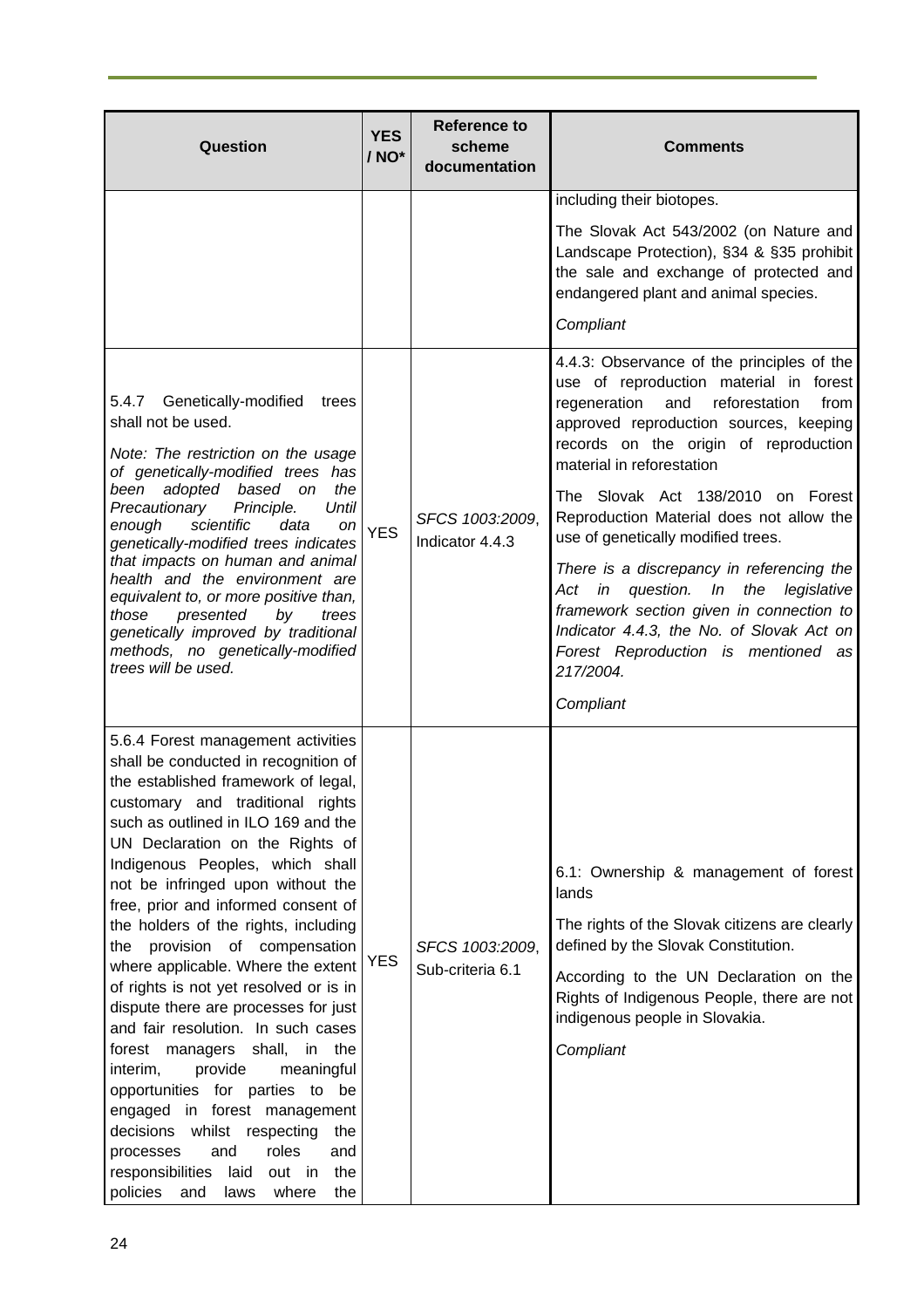| <b>Question</b>                                                                                                                                                                                                                                                                                                                                                                                                                                                                                                                                                                                                                                                                           | <b>YES</b><br>/ NO* | <b>Reference to</b><br>scheme<br>documentation | <b>Comments</b>                                                                                                                                                                                                                                                                                                                                                                                                                                                                                                                                                                                                                                                                                                                                                                                                                                                    |
|-------------------------------------------------------------------------------------------------------------------------------------------------------------------------------------------------------------------------------------------------------------------------------------------------------------------------------------------------------------------------------------------------------------------------------------------------------------------------------------------------------------------------------------------------------------------------------------------------------------------------------------------------------------------------------------------|---------------------|------------------------------------------------|--------------------------------------------------------------------------------------------------------------------------------------------------------------------------------------------------------------------------------------------------------------------------------------------------------------------------------------------------------------------------------------------------------------------------------------------------------------------------------------------------------------------------------------------------------------------------------------------------------------------------------------------------------------------------------------------------------------------------------------------------------------------------------------------------------------------------------------------------------------------|
| certification takes place.                                                                                                                                                                                                                                                                                                                                                                                                                                                                                                                                                                                                                                                                |                     |                                                |                                                                                                                                                                                                                                                                                                                                                                                                                                                                                                                                                                                                                                                                                                                                                                                                                                                                    |
| 5.6.6 Sites with recognised specific<br>historical,<br>cultural<br>spiritual<br>or<br>significance and areas fundamental<br>to meeting the basic needs of local<br>communities<br>(e.g.<br>health,<br>subsistence) shall be protected or<br>managed in a way that takes due<br>regard of the significance of the<br>site.                                                                                                                                                                                                                                                                                                                                                                 | <b>YES</b>          | SFCS 1003:2009,<br>Sub-criteria 6.6            | 6.6: Cultural & spiritual values in forests<br>The sub-criteria ensures the adequate<br>protection or management of sites with<br>historical, cultural, spiritual and social<br>values.<br>Compliant                                                                                                                                                                                                                                                                                                                                                                                                                                                                                                                                                                                                                                                               |
| 5.6.10 Forest management shall<br>provide for effective communication<br>and consultation with local people<br>and other stakeholders relating to<br>sustainable<br>forest management<br>shall<br>provide<br>appropriate<br>and<br>for<br>resolving<br>mechanisms<br>complaints and disputes relating to<br>forest management between forest<br>operators and local people.                                                                                                                                                                                                                                                                                                               | <b>YES</b>          | SFCS 1003:2009,<br>Indicators 6.7.3 &<br>6.7.4 | 6.7.3: Forest management plans,<br>respective maps, basic frameworks of<br>management and information on the<br>results of management in forests are<br>available for public, except strictly secret<br>information which subject to trade secrecy.<br>6.7.4: Communication with self-<br>governments, local communities and<br>NGOs on the impacts of sustainable forest<br>management on the quality of life of<br>inhabitants - competent proposals are<br>incorporated into executive plans.<br>These two indicators, aided by Slovak Act<br>326/2005 (on forests) and Act 211/2000<br>(on free access of information), are clearly<br>consistent with the requirements specified.<br>Compliant                                                                                                                                                                |
| 5.7.1 Forest<br>shall<br>management<br>comply with legislation applicable to<br>forest<br>management<br>issues<br>including<br>forest<br>management<br>practices;<br>nature<br>and<br>environmental protection; protected<br>and endangered species; property,<br>tenure and land-use rights for<br>indigenous people; health, labour<br>and safety issues; and the payment<br>of royalties and taxes.<br>Note: For a country which has<br><b>FLEGT</b><br>signed<br>Voluntary<br>a<br>Partnership<br>Agreement<br>(VPA)<br>between the European Union and<br>producing<br>country,<br>the<br>the<br>"legislation applicable to forest<br>management" is defined by the<br>VPA agreement. | <b>YES</b>          | SFCS 1003:2009<br>All criteria                 | There are a number of Slovak legislations<br>that govern different aspects of forest<br>management in the country (such as Act<br>326/2005, Act 543/2002, and Decree<br>453/2006 and Codes on labour rights and<br>work safety). Forestry<br>and<br>forest<br>management practives in Slovakia also<br>comply with a number of EU-level and<br>international legislations. Most of these<br>legislations are referenced in connection<br>with appropriate sub-criteria and indicators<br>throughout<br>the<br><b>SFCS</b><br>document<br>1003:2009.<br>Over all, the Slovak Forest Certification<br>System respects the general legislative<br>system of the Slovak Republic, and is<br>based on the legislation and policy<br>forestry,<br>covering<br>the<br>environment,<br>protection of nature, landscape and water<br>resources, and protection of ownership |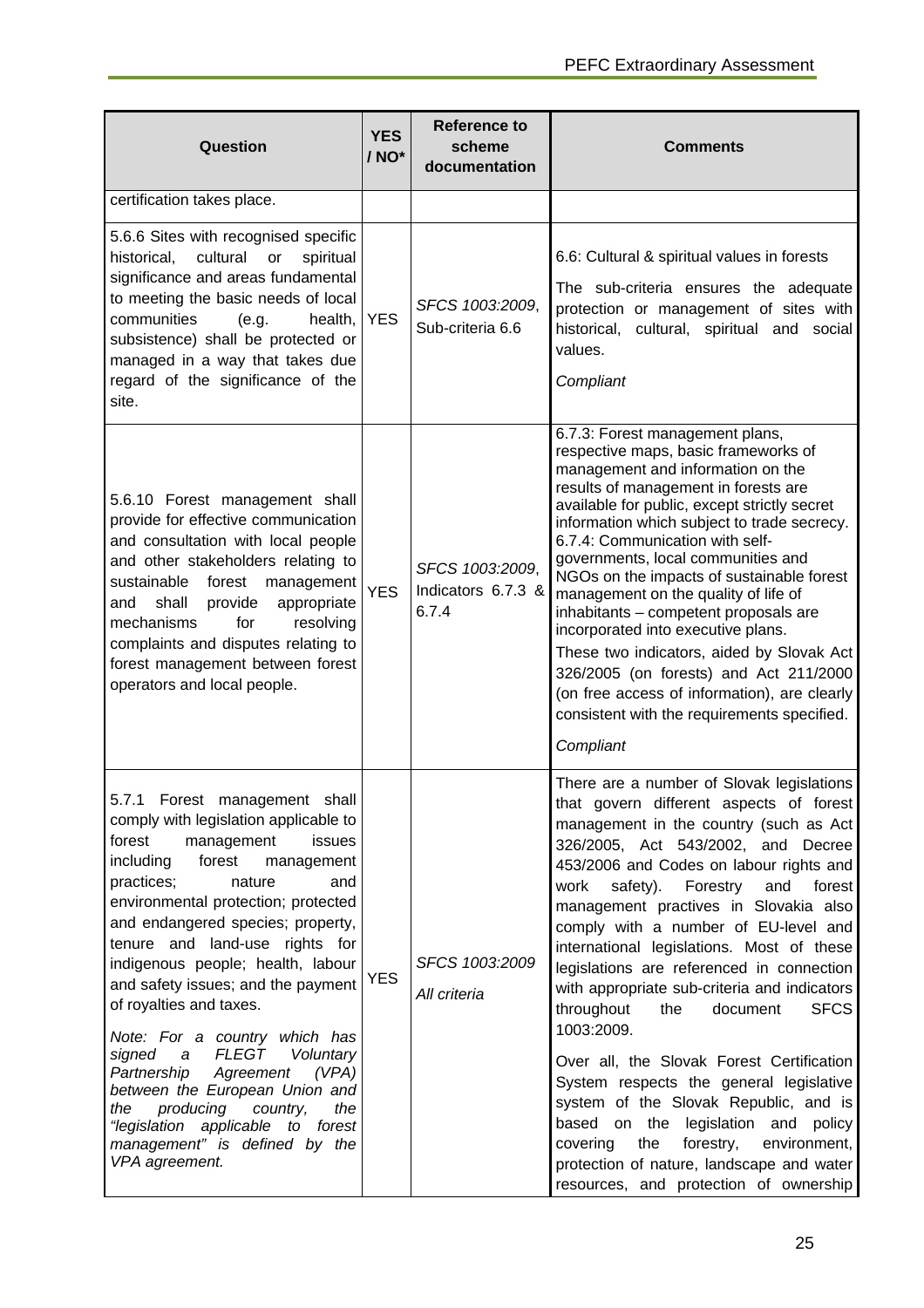| <b>Question</b>                                                                                                                                                                                                                   | <b>YES</b><br>/ NO* | Reference to<br>scheme<br>documentation                  | <b>Comments</b>                                                                                                                                                                                                                                                                                                                                                                                                                                              |
|-----------------------------------------------------------------------------------------------------------------------------------------------------------------------------------------------------------------------------------|---------------------|----------------------------------------------------------|--------------------------------------------------------------------------------------------------------------------------------------------------------------------------------------------------------------------------------------------------------------------------------------------------------------------------------------------------------------------------------------------------------------------------------------------------------------|
|                                                                                                                                                                                                                                   |                     |                                                          | rights, social affairs and employees.<br>Compliant                                                                                                                                                                                                                                                                                                                                                                                                           |
| 5.7.2 Forest management shall<br>provide for adequate protection of<br>forest from<br>unauthorised<br>the<br>activities such as illegal logging,<br>illegal land use, illegally initiated<br>fires, and other illegal activities. | <b>YES</b>          | SFCS 1003:2009,<br>Indicators<br>1.1.3,<br>2.2.7 & 2.3.4 | 1.1.3: Observance of the principles of<br>forest lands protection<br>2.2.7: Implementation and effectiveness of<br>fire control measures<br>2.3.4: Monitoring of the occurrence of<br>waste on forest lands and its directed<br>removal, cooperation in eliminating illegal<br>waste depots.<br>These three indicators ensures the forest<br>management with necessary protection<br>all<br>unauthorized<br>activities<br>against<br>mentioned.<br>Compliant |